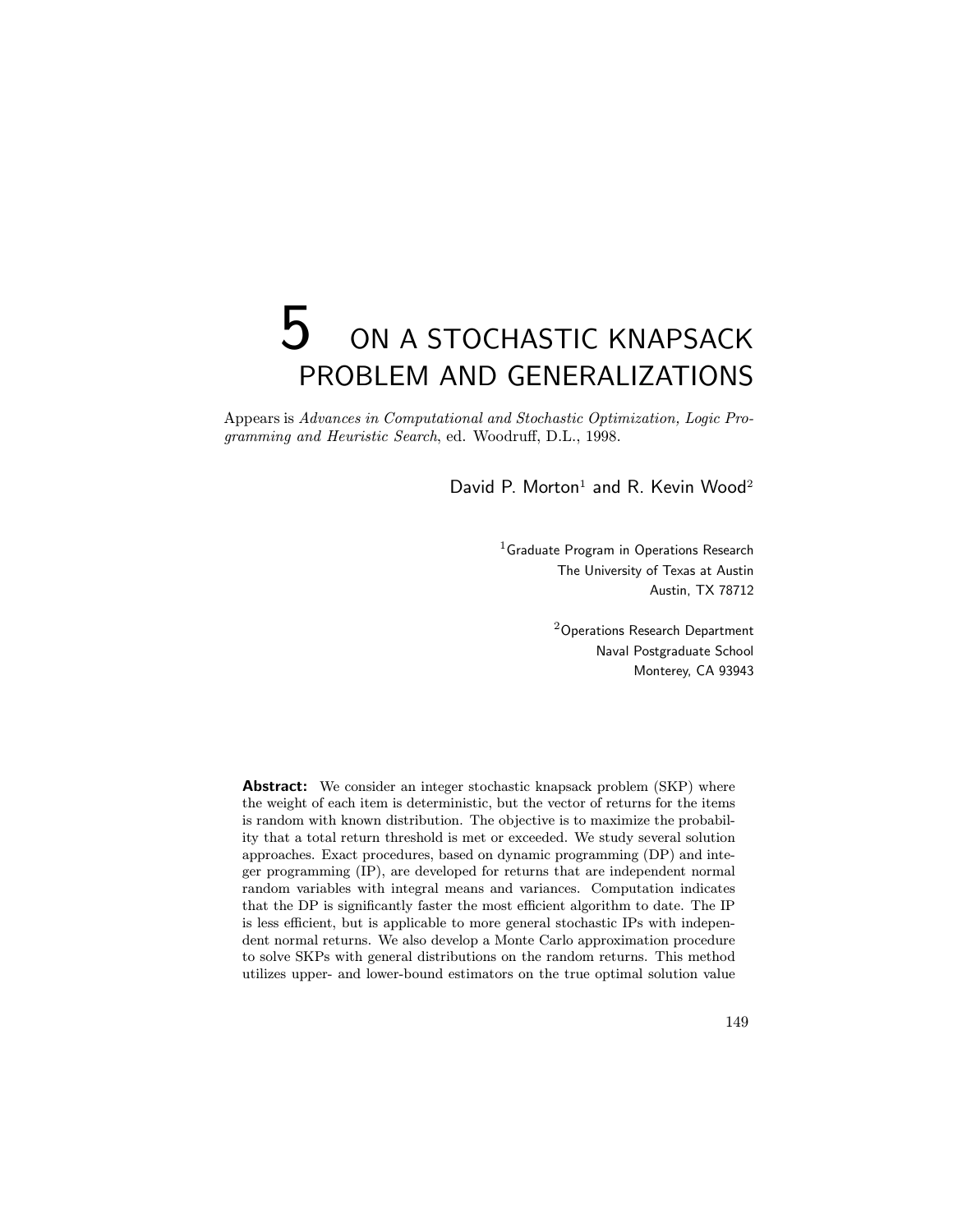|                                                                                                                                                                                                      |                                                                                                                                                                                                                                                                                                                                                                                                                                                                                                                                                                                                                                                                                                                                                                                                          | Form Approved<br>OMB No. 0704-0188        |                                      |                                  |              |  |  |  |
|------------------------------------------------------------------------------------------------------------------------------------------------------------------------------------------------------|----------------------------------------------------------------------------------------------------------------------------------------------------------------------------------------------------------------------------------------------------------------------------------------------------------------------------------------------------------------------------------------------------------------------------------------------------------------------------------------------------------------------------------------------------------------------------------------------------------------------------------------------------------------------------------------------------------------------------------------------------------------------------------------------------------|-------------------------------------------|--------------------------------------|----------------------------------|--------------|--|--|--|
| does not display a currently valid OMB control number.                                                                                                                                               | Public reporting burden for the collection of information is estimated to average 1 hour per response, including the time for reviewing instructions, searching existing data sources, gathering and<br>maintaining the data needed, and completing and reviewing the collection of information. Send comments regarding this burden estimate or any other aspect of this collection of information,<br>including suggestions for reducing this burden, to Washington Headquarters Services, Directorate for Information Operations and Reports, 1215 Jefferson Davis Highway, Suite 1204, Arlington<br>VA 22202-4302. Respondents should be aware that notwithstanding any other provision of law, no person shall be subject to a penalty for failing to comply with a collection of information if it |                                           |                                      |                                  |              |  |  |  |
| 1. REPORT DATE                                                                                                                                                                                       |                                                                                                                                                                                                                                                                                                                                                                                                                                                                                                                                                                                                                                                                                                                                                                                                          |                                           | <b>3. DATES COVERED</b>              |                                  |              |  |  |  |
| 1998                                                                                                                                                                                                 |                                                                                                                                                                                                                                                                                                                                                                                                                                                                                                                                                                                                                                                                                                                                                                                                          |                                           |                                      |                                  |              |  |  |  |
| <b>4. TITLE AND SUBTITLE</b>                                                                                                                                                                         |                                                                                                                                                                                                                                                                                                                                                                                                                                                                                                                                                                                                                                                                                                                                                                                                          | 5a. CONTRACT NUMBER                       |                                      |                                  |              |  |  |  |
| <b>On a Stochastic Knapsack Problem and Generalizations</b>                                                                                                                                          | 5b. GRANT NUMBER                                                                                                                                                                                                                                                                                                                                                                                                                                                                                                                                                                                                                                                                                                                                                                                         |                                           |                                      |                                  |              |  |  |  |
|                                                                                                                                                                                                      |                                                                                                                                                                                                                                                                                                                                                                                                                                                                                                                                                                                                                                                                                                                                                                                                          |                                           | 5c. PROGRAM ELEMENT NUMBER           |                                  |              |  |  |  |
| 6. AUTHOR(S)                                                                                                                                                                                         |                                                                                                                                                                                                                                                                                                                                                                                                                                                                                                                                                                                                                                                                                                                                                                                                          | 5d. PROJECT NUMBER                        |                                      |                                  |              |  |  |  |
|                                                                                                                                                                                                      | <b>5e. TASK NUMBER</b>                                                                                                                                                                                                                                                                                                                                                                                                                                                                                                                                                                                                                                                                                                                                                                                   |                                           |                                      |                                  |              |  |  |  |
|                                                                                                                                                                                                      |                                                                                                                                                                                                                                                                                                                                                                                                                                                                                                                                                                                                                                                                                                                                                                                                          | <b>5f. WORK UNIT NUMBER</b>               |                                      |                                  |              |  |  |  |
| 7. PERFORMING ORGANIZATION NAME(S) AND ADDRESS(ES)<br>8. PERFORMING ORGANIZATION<br><b>REPORT NUMBER</b><br><b>Naval Postgraduate School Department of Operations Research</b><br>Monterey, CA 93943 |                                                                                                                                                                                                                                                                                                                                                                                                                                                                                                                                                                                                                                                                                                                                                                                                          |                                           |                                      |                                  |              |  |  |  |
|                                                                                                                                                                                                      | 9. SPONSORING/MONITORING AGENCY NAME(S) AND ADDRESS(ES)                                                                                                                                                                                                                                                                                                                                                                                                                                                                                                                                                                                                                                                                                                                                                  |                                           |                                      | 10. SPONSOR/MONITOR'S ACRONYM(S) |              |  |  |  |
|                                                                                                                                                                                                      |                                                                                                                                                                                                                                                                                                                                                                                                                                                                                                                                                                                                                                                                                                                                                                                                          | 11. SPONSOR/MONITOR'S REPORT<br>NUMBER(S) |                                      |                                  |              |  |  |  |
| <b>12. DISTRIBUTION/AVAILABILITY STATEMENT</b><br>Approved for public release, distribution unlimited                                                                                                |                                                                                                                                                                                                                                                                                                                                                                                                                                                                                                                                                                                                                                                                                                                                                                                                          |                                           |                                      |                                  |              |  |  |  |
| <b>13. SUPPLEMENTARY NOTES</b><br>Advances in Computational and Stochastic Optimization, Logic Programming and Heuristic Search, ed.<br>Woodruff, D.L., pp. 149-168                                  |                                                                                                                                                                                                                                                                                                                                                                                                                                                                                                                                                                                                                                                                                                                                                                                                          |                                           |                                      |                                  |              |  |  |  |
| 14. ABSTRACT<br>see report                                                                                                                                                                           |                                                                                                                                                                                                                                                                                                                                                                                                                                                                                                                                                                                                                                                                                                                                                                                                          |                                           |                                      |                                  |              |  |  |  |
| <b>15. SUBJECT TERMS</b>                                                                                                                                                                             |                                                                                                                                                                                                                                                                                                                                                                                                                                                                                                                                                                                                                                                                                                                                                                                                          |                                           |                                      |                                  |              |  |  |  |
| <b>16. SECURITY CLASSIFICATION OF:</b>                                                                                                                                                               |                                                                                                                                                                                                                                                                                                                                                                                                                                                                                                                                                                                                                                                                                                                                                                                                          |                                           | 17. LIMITATION OF<br><b>ABSTRACT</b> | 18. NUMBER                       | 19a. NAME OF |  |  |  |
| a. REPORT<br>unclassified                                                                                                                                                                            | b. ABSTRACT<br>unclassified                                                                                                                                                                                                                                                                                                                                                                                                                                                                                                                                                                                                                                                                                                                                                                              | OF PAGES<br>21                            | <b>RESPONSIBLE PERSON</b>            |                                  |              |  |  |  |

**Standard Form 298 (Rev. 8-98)**<br>Prescribed by ANSI Std Z39-18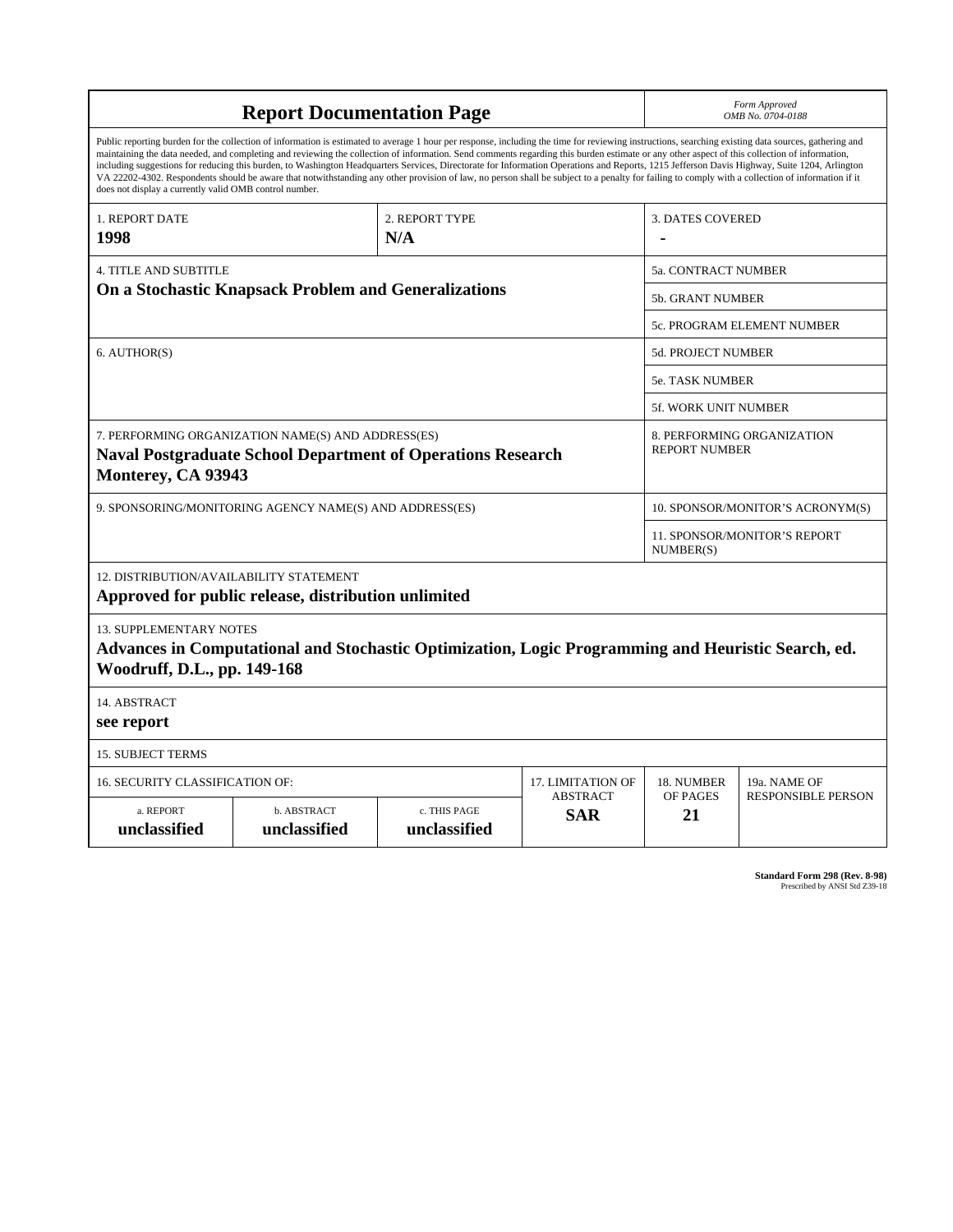in order to construct a confidence interval on the optimality gap of a candidate solution.

## 1 INTRODUCTION

Consider the following stochastic integer programming problem with random objective function,

$$
\max_{\mathbf{x}} P(\mathbf{rx} \ge c)
$$
  
s.t.  $A\mathbf{x} \le \mathbf{b}$   
 $\mathbf{x} \in Z_+^K,$  (1)

where  $Z_{+}^{K}$  is the set of non-negative integer K-vectors,  $A\mathbf{x} \leq \mathbf{b}$  are deterministic constraints, c is a deterministic "return threshold" but  $\mathbf{r} = (r_1, r_2, \dots, r_K)$  is a random vector with known distribution. The problem is to select an optimal x, denoted x∗, which maximizes the probability that the return rx meets or exceeds threshold c.

The stochastic knapsack problem (SKP) is a special case of (1) that may be formulated as follows:

$$
\max_{\mathbf{x}} \quad P\left(\sum_{k=1}^{K} \sum_{l \in \mathcal{L}_k} r_{kl} x_{kl} \ge c\right)
$$
\n
$$
\text{s.t.} \quad \sum_{k=1}^{K} \sum_{l \in \mathcal{L}_k} w_k x_{kl} \le W
$$
\n
$$
x_{kl} \in \{0, 1\} \quad \forall k, l \in \mathcal{L}_k. \tag{2}
$$

Here,  $\sum_{l \in \mathcal{L}_k} x_{kl}$  is the number of items of type k to include in the knapsack, and  $|\mathcal{L}_k|$  is an upper bound on this value. The deterministic weight of each item is  $w_k > 0$  and W is the known weight capacity of the knapsack. The returns  $r_{k1},\ldots,r_{k|\mathcal{L}_k|}$  for a specific item type k are identically distributed.

The dependence structure of the returns  $r_{kl}$  is clearly an important modeling consideration. The variants of the integer SKP addressed in Steinberg and Parks [24], Sniedovich [23], Henig [11], and Carraway et al. [4] have returns that are normal random variables which are independent both between item types and within an item type. Independence within an item type means that  $r_{k1},\ldots,r_{k|\mathcal{L}_k|}$  are mutually independent random variables for each k. In some systems this assumption is reasonable: For example, if we are purchasing production equipment in an attempt to satisfy a certain threshold production level and if machines fail independently, it may be appropriate to model the production rates of multiple machines of the same type as independent random variables. On the other hand, realizations of the returns on multiple financial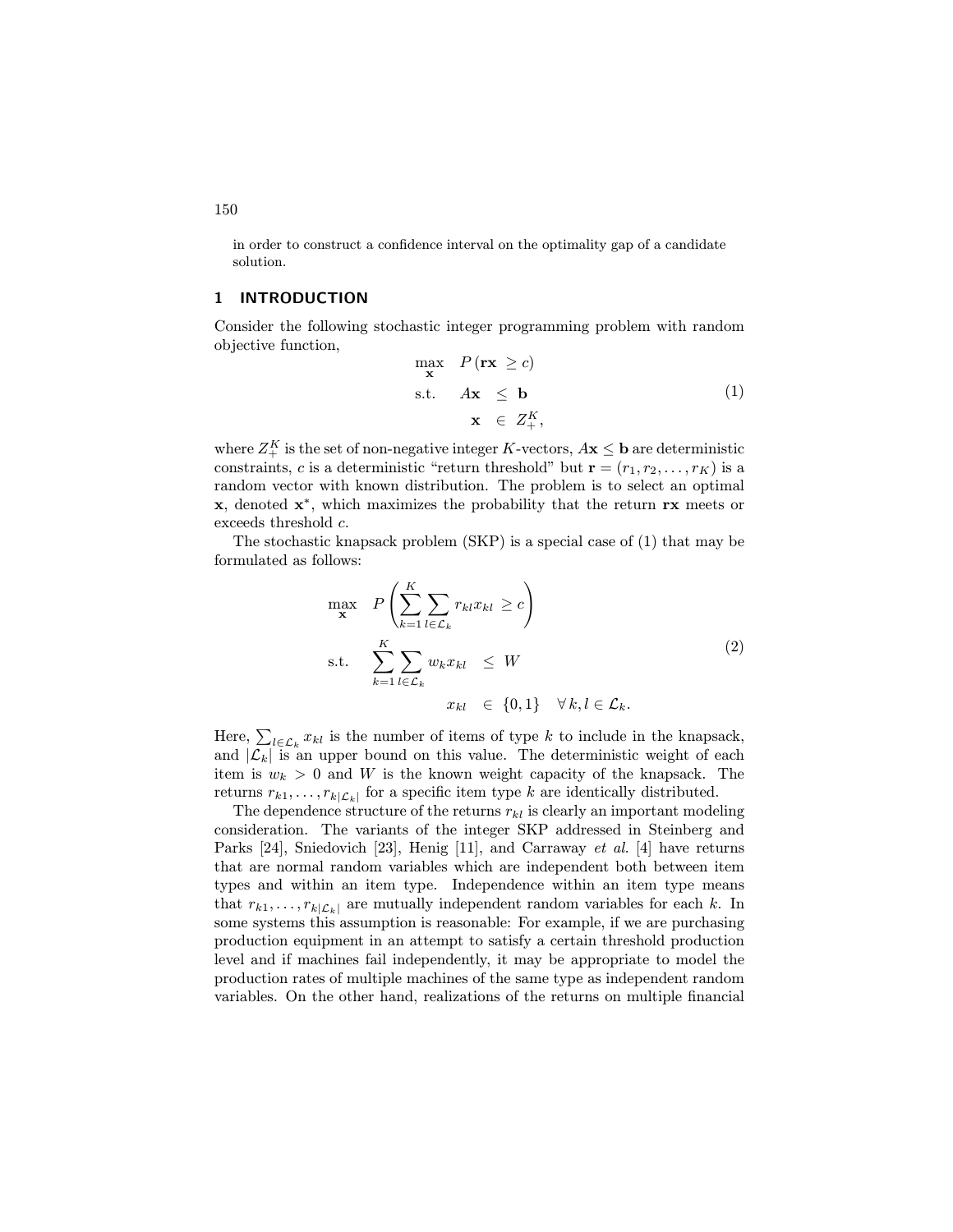instruments (e.g., stocks, bonds) of the same type are typically identical. In this latter case, and under the assumption that  $|\mathcal{L}_k|$  is limited only by the weight capacity of the knapsack, (2) can be simplified to

$$
\max_{\mathbf{x}} \quad P\left(\sum_{k=1}^{K} r_k x_k \ge c\right)
$$
\n
$$
\text{s.t.} \quad \sum_{k=1}^{K} w_k x_k \le W
$$
\n
$$
x_k \in Z_+ \quad \forall k
$$
\n
$$
(3)
$$

where  $r_k \equiv r_{k1} = r_{k2} = \cdots = r_{k|\mathcal{L}_k|}$ , wp1.

Sniedovich [23] and Henig [11] discuss various optimality criteria for integer SKPs, and Prékopa [20, pp. 243-247] describes methods of handling random objective functions in stochastic programs. Under the assumption of normally distributed coefficients, Greenberg [10], Ishii and Nishida [12], and Morita et al. [16] examine SKPs with continuous decision variables. There is a separate literature regarding on-line stochastic knapsack problems which have applications in telecommunications; see, for example, Chiu et al. [5], Gavious and Rosberg [8], Marchetti-Spaccamela and Vercellis [15], Papastavrou et al. [19], Ross [21], and Ross and Tsang [22]. While there are many variants of on-line SKPs, all have the property that items arrive over time and must be accepted or rejected upon arrival without knowing what items will be available for consideration in the future. In this paper we restrict our attention to (2), a "static" SKP.

In Section 2, we discuss the special case of the SKP in which the returns are normal random variables that are independent both between and within item types, i.e., model (2) with returns  $r_{kl}$  being mutually independent for all l and k. The returns within a type are identically distributed and are assumed to have integral mean  $\mu_k \equiv E r_{k1}$  and integral variance  $v_k \equiv \text{var } r_{k1} > 0$ . Section 2 derives a simple dynamic-programming-based algorithm for this problem, demonstrates the algorithm's computational effectiveness, and then proposes and illustrates the viability of integer programming methods for solving both the SKP and model (1) which may have general linear constraints. (In the rest of the paper, "DP" will mean "dynamic program" or "dynamic programming," and "IP" will mean "integer program" or "integer programming.") In Section 3, we consider the case where the returns are governed by general distributions that can have arbitrary dependency structures both between and within item types. For such problems, we apply a Monte Carlo procedure that finds a feasible candidate solution  $\hat{\mathbf{x}}$  and constructs confidence intervals on its optimality gap,  $P(\mathbf{rx}^* \ge c) - P(\mathbf{r}\hat{\mathbf{x}} \ge c)$ .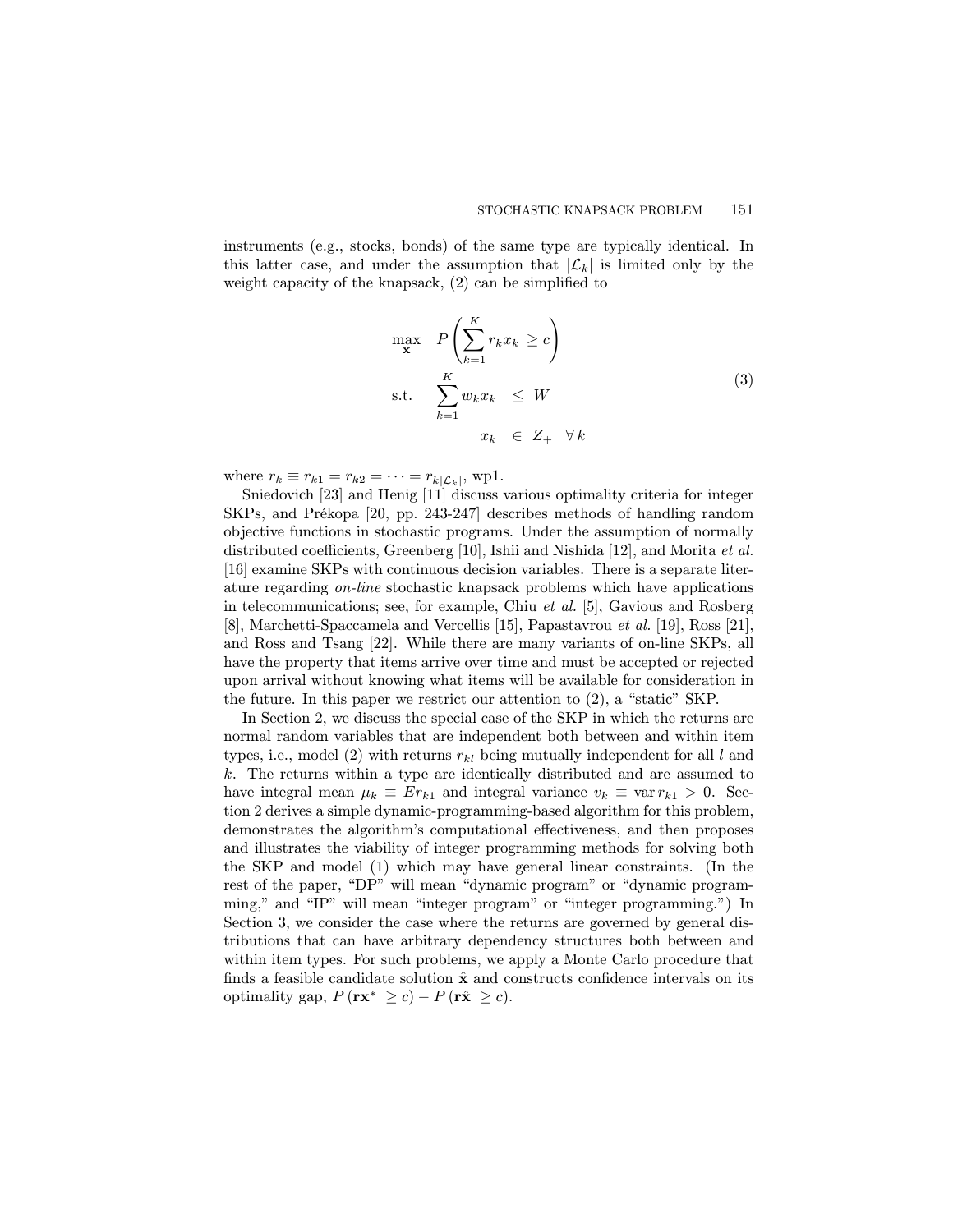## 2 SKP WITH INDEPENDENT NORMAL RETURN DISTRIBUTIONS

Let  $r_{kl} \sim N(\mu_k, v_k)$ , where  $N(\mu_k, v_k)$  is a normal random variable with integral mean  $\mu_k$  and integral variance  $v_k$ , and assume that all  $r_{kl}$ ,  $k = 1, \ldots, K$ ,  $l \in \mathcal{L}_k$ , are independent, i.e., the returns are independent both between and within item types. Let  $\mu = (\mu_1, \dots, \mu_K)$  and  $\mathbf{v} = (v_1, \dots, v_K)$ . Under these assumptions,

$$
P\left[\sum_{k=1}^{K} \sum_{l \in \mathcal{L}_k} r_{kl} x_{kl} \ge c\right] = P\left[N(0,1) \ge \frac{c - \sum_{k=1}^{K} \sum_{l \in \mathcal{L}_k} \mu_k x_{kl}}{\left(\sum_{k=1}^{K} \sum_{l \in \mathcal{L}_k} v_k x_{kl}\right)^{1/2}}\right]
$$

$$
= P\left[N(0,1) \ge (c - \mu \mathbf{x})/\sqrt{\mathbf{vx}}\right],
$$

where  $x_k \equiv \sum_{l \in \mathcal{L}_k} x_{kl}$  and  $\mathbf{x} = (x_1, \dots, x_K)^T \neq \mathbf{0}$ . We can therefore maximize the probability of exceeding the return threshold, subject to  $\mathbf{x} \in X = \{ \mathbf{x} :$  $A\mathbf{x} \geq \mathbf{b}, \mathbf{x} \in Z_+^K$ , by solving

$$
\rho^* = \min_{\mathbf{x}} (c - \mu \mathbf{x}) / \sqrt{\mathbf{v} \mathbf{x}}
$$
  
s.t.  $\mathbf{x} \in X$  (4)

provided  $x^* \neq 0$ . This condition is assumed to hold throughout this section since the possibility that  $x^* = 0$  is a simple special case to check. For the stochastic knapsack problem with normal returns, (4) specializes to

$$
\rho^*(W) = \min_{\mathbf{x}} (c - \mu \mathbf{x}) / \sqrt{\mathbf{v} \mathbf{x}}
$$
  
 
$$
\text{s.t.} \quad \mathbf{w} \mathbf{x} \leq W
$$
  
 
$$
\mathbf{x} \in Z_+^K.
$$
 (5)

A standard way of attacking (4) and (5), e.g., Henig [11], due in concept to Geoffrion [9], involves solving  $\min_{\mathbf{x} \in X} (\lambda \mu + (1 - \lambda)\mathbf{v})\mathbf{x}$  multiple times for different values of  $\lambda$  between 0 and 1. However, the method is not guaranteed to achieve an optimal solution when  $\rho^* > 0$ , i.e., when  $P(\mathbf{rx}^* \ge c) < 1/2$ [11]. Carraway *et al.* [4] use another solution for  $SKP(W)$ , one that is based on "generalized dynamic programming" [2]. Generalized DP maintains a set of partial solutions for each state of the knapsack (amount of capacity consumed): These partial solutions are ones that might be extended to an optimal solution. (Standard DP maintains only a single solution for each state.) The generalized technique requires that specialized bounds be computed to eliminate partial solutions by proving that they cannot be extended to an optimal solution. In Section 2.1, we develop a DP procedure for solving  $SKP(W)$  that is much simpler in concept than the methods described above and is guaranteed to yield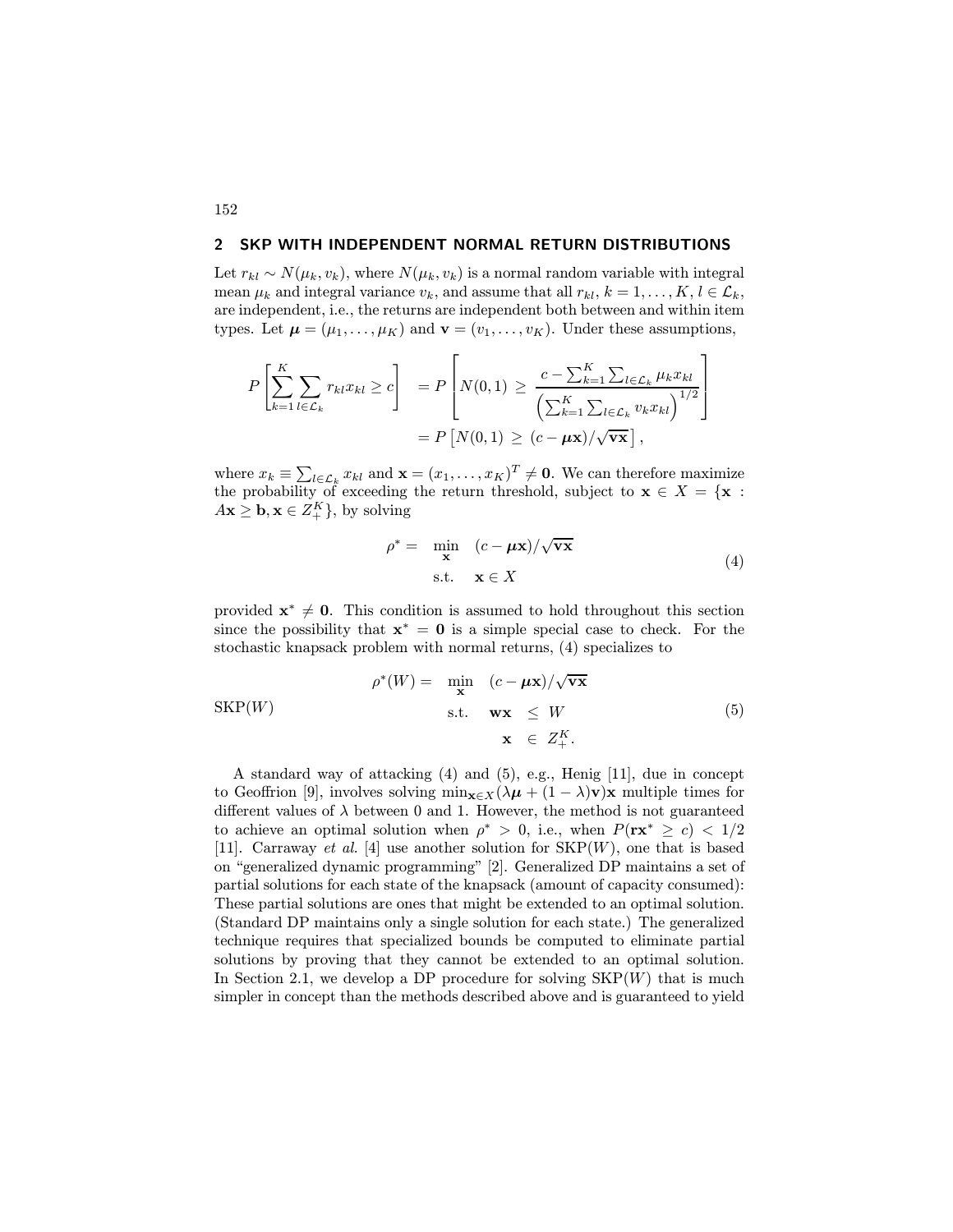an optimal solution in all cases. In Section 2.2 we show how IP techniques may be used to solve  $SKP(W)$  and the more general problem (4). While the IP approach is less efficient than the DP procedure, it can still be used to solve  $SKP(W)$  effectively and it has the advantage that any type of linear constraints can be incorporated in the model.

#### 2.1 Dynamic Programming Method

Suppose that we know valid, integral lower and upper bounds, y and  $\bar{v}$  re-<br>spectively on  $v^* = \mathbf{w}^*$  where  $\mathbf{x}^*$  is an optimal solution to  $SKD(W)$ . Let spectively, on  $v^* = \mathbf{vx}^*$  where  $\mathbf{x}^*$  is an optimal solution to SKP(W). Let  $V = \{v, v+1, \ldots, \bar{v}\}.$  Since all data are integral, SKP(W) and the following  $\sum_{i=1}^{n}$  problem are equivalent:

$$
\rho^* = \min_{v \in V} \min_{\mathbf{x}} (c - \mu \mathbf{x}) / \sqrt{v}
$$
  
s.t.  $\mathbf{v} \mathbf{x} = v$   
 $\mathbf{x} \in X.$  (6)

For fixed v, the objective function in (6) is minimized when  $\mu$ x is maximized. Therefore, (6) can be solved by solving

$$
\begin{array}{rcl}\n\max_{\mathbf{x}} & \mu \mathbf{x} \\
\text{s.t.} & \mathbf{v} \mathbf{x} & = v \\
& \mathbf{x} & \in X\n\end{array} \tag{7}
$$

to obtain solutions  $\mathbf{x}'_v$  for each  $v \in V$ . Then,  $\rho^* = \min_{v \in V} \frac{(c - \mu \mathbf{x}'_v)}{\sqrt{v}}$ , and any solution  $\mathbf{x}'_v, v \in V$ , which satisfies  $\rho^* = (c - \mu \mathbf{x}'_v) / \sqrt{v}$  is an optimal solution to (4).

Applying the above methodology to  $SKP(W)$ , (7) becomes

$$
\begin{array}{rcl}\n\max_{\mathbf{x}} & \mu \mathbf{x} \\
\text{KP}(W, v) & \text{s.t.} & \mathbf{w} \mathbf{x} \leq W \\
& \mathbf{v} \mathbf{x} = v \\
& \mathbf{x} \in Z_+^K\n\end{array} \tag{8}
$$

which is just a two-constraint IP that can be solved with reasonable efficiency by extending the standard DP algorithm for the simple knapsack problem. (A text such as Dreyfus and Law [7, pp. 108-110] describes the basic recursion and algorithm; Weingartner and Ness [26] and Nemhauser and Ullman [18] solve knapsack problems with multiple constraints using DP.) Described below is a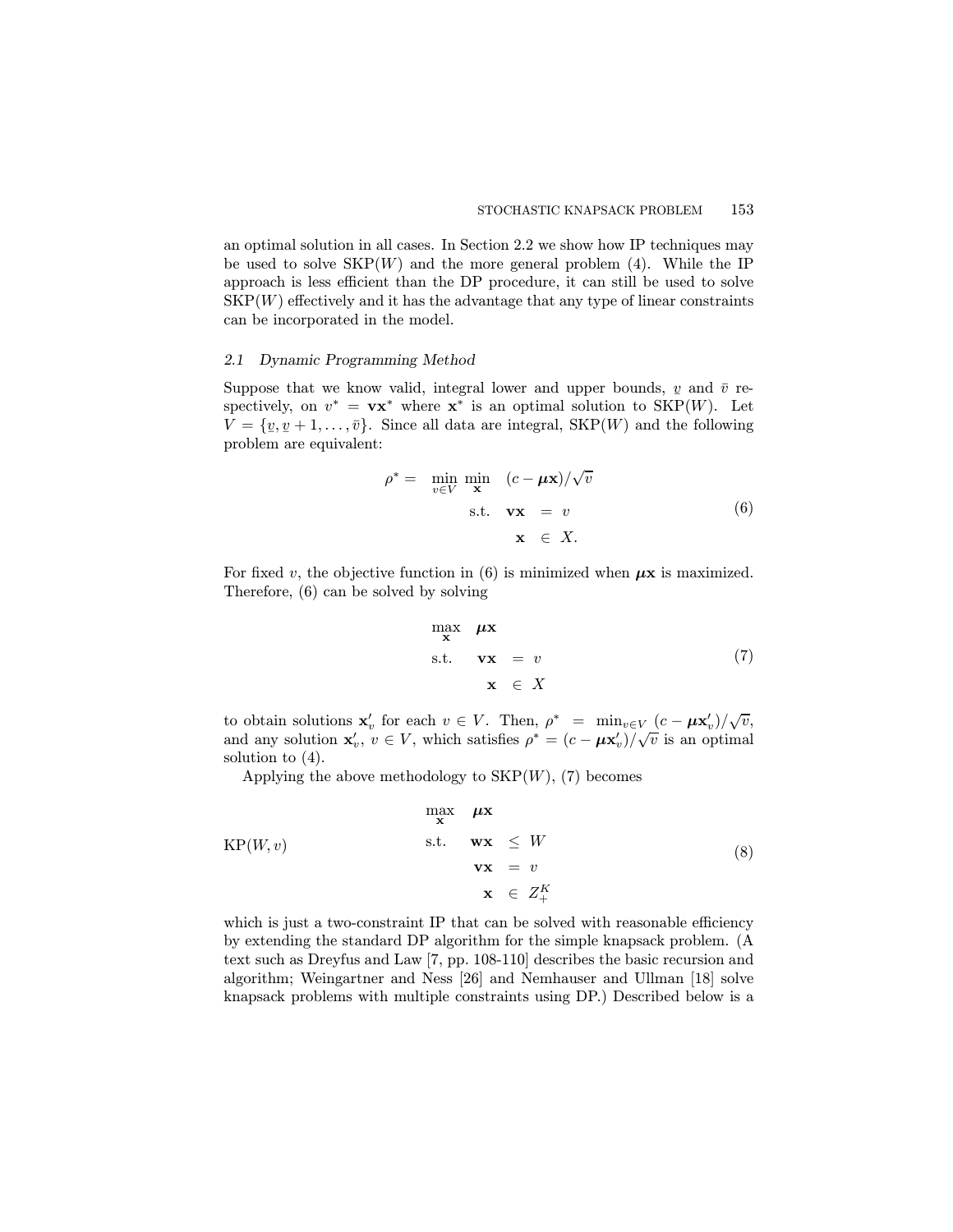scheme for solving  $SKP(W)$ , based on solving a family of problems of the form  $KP(W, v)$ , by DP.

Let  $f(w, v)$  denote the optimal solution value to  $\text{KPE}(w, v)$  which is  $\text{KP}(W, v)$ except that  $w \times W$  is replaced by  $w \times w = w$ . For pairs  $(w, v)$  that yield an infeasible problem KPE $(w, v)$ , we use the convention that  $f(w, v) = -\infty$ . The first phase of the following algorithm recursively determines  $f(w, v)$  for  $w \in$  $\{\underline{w}, \underline{w}+1, \dots, W\}$ , and  $v \in \{v, \underline{v}+1, \dots, \overline{v}\}$  where  $\underline{w} = \min_k w_k$ ,  $\underline{v} = \min_k v_k$ ,<br>and  $\overline{v} = \max_k |w_k|$  (The floor operator  $|w_k|$  rights the greatest integral and  $\bar{v} = \max_k \lfloor v_k W/w_k \rfloor$ . (The floor operator,  $\lfloor \cdot \rfloor$ , yields the greatest integer that does not exceed its argument. Tighter bounds on  $v^*$  are possible, but these choices of y and  $\bar{v}$  suffice.) Now, define  $SKPE(w)$  as  $SKP(W)$  but<br>with the constraint wy  $\leq W$  replaced by wy  $=w$ . The second phase of the with the constraint  $\mathbf{w}\mathbf{x} \leq W$  replaced by  $\mathbf{w}\mathbf{x} = w$ . The second phase of the algorithm determines the optimal objective value  $\rho(w)$  to SKPE(w) for each  $w \in \{w, w+1, \ldots, W\}$ ; all possible values of v are examined to do this, for each value of  $w$ . (Values of  $w \leq w$  are ignored since  $x^* = 0$  is trivially ortimal each value of w. (Values of  $w < w$  are ignored since  $x^* = 0$  is trivially optimal<br>in such cases). Finally, the third phase extracts the optimal solution  $x^*(w)$  to in such cases.) Finally, the third phase extracts the optimal solution  $\mathbf{x}^*(w)$  to  $SKP(w)$  for each  $w \in \{w, w+1, \ldots, W\}$ . This is simply the the best solution to  $SKP(w')$  are all  $w' \in \{w, w+1, \ldots, W\}$ . to SKPE $(w')$  over all  $w' \in \{w, w+1, \ldots, w\}$ .

#### Algorithm DPSKP

Input: Integer data for SKP(W) with K item types:  $\mathbf{w}, \mu, \mathbf{v}, c, W \ge \min_k w_k$ . Output: Optimal solution  $\mathbf{x}^*(w)$  and solution value  $\rho^*(w)$  to SKP(w) for all  $w \in \{\min_k w_k, \ldots, W\}.$ {

/\* Phase  $1*/$  $w \leftarrow \min_k w_k; \quad v \leftarrow \min_k v_k; \quad \bar{v} \leftarrow \max_k \lfloor v_k W/w_k \rfloor;$  $f(w, v) \leftarrow -\infty \ \forall (w, v) \text{ with } w - \max_k w_k \leq w \leq W, \ v - \max_k v_k \leq v \leq \bar{v};$  $f(0, 0) \leftarrow 0$ ; For  $(w = w \text{ to } W \text{ and } v = v \text{ to } \overline{v})$  {  $k(w, v) \leftarrow \text{argmax}_{k \in \{1, ..., K\}} [f(w - w_k, v - v_k) + \mu_k];$  $f(w, v) \leftarrow f(w - w_{k(w, v)}, v - v_{k(w, v)}) + \mu_{k(w, v)};$ }  $/*$  Phase 2  $*/$ For  $(w = w \text{ to } W)$  {  $v' \leftarrow \operatorname{argmin}_{v \in \{v, \ldots, \bar{v}\}} (c - f(w, v)) / \sqrt{v};$  $\rho(w) \leftarrow (c - f(w, v')) / \sqrt{v'}; \ \ k(w) \leftarrow k(w, v');$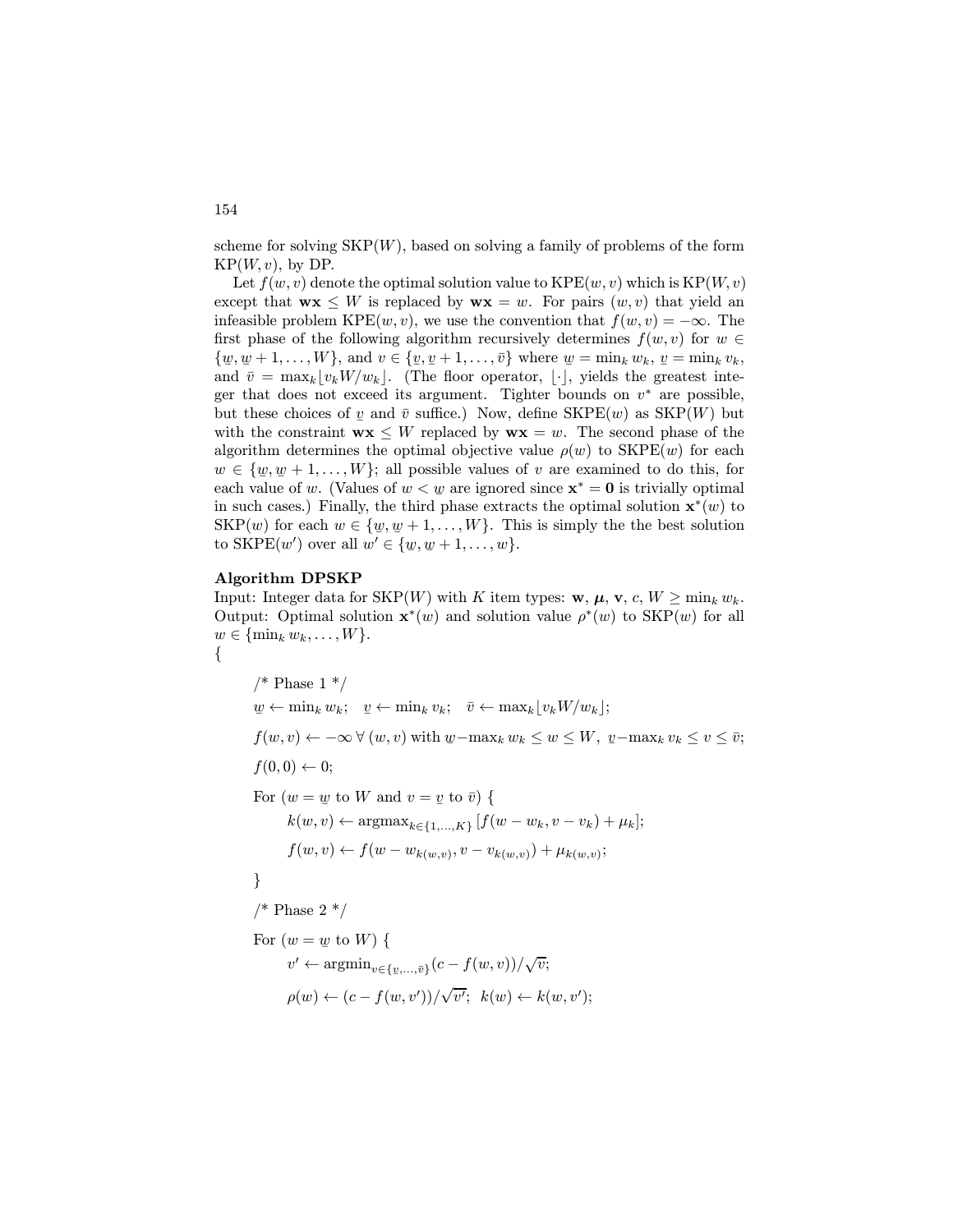$$
\hat{w}(w) \leftarrow \operatorname{argmin}_{w' \in \{w, \ldots, w\}} \rho(w');
$$
\n  
\n}  
\n/\* Phase 3 \*/  
\nFor  $(w = w$  to W) {  
\n $\mathbf{x} \leftarrow \mathbf{0}; \quad \hat{w} \leftarrow \hat{w}(w);$   
\nWhile  $(\hat{w} \neq 0)$  {  $x_{k(\hat{w})} \leftarrow x_{k(\hat{w})} + 1; \quad \hat{w} \leftarrow \hat{w} - w_{k(\hat{w})};$   
\nPrint{``Solution to SKP(w) for  $w =$ ", w, "is  $\mathbf{x}^*(w) =$ ", x};  
\nPrint{"with optimal objective value  $\rho^*(w) =$ ",  $\rho(\hat{w}(w))$ };  
\n}

}

To test the algorithm, the data from Steinberg and Parks [24] is used to create 28 SKPs, one for each  $W \in \{3, \ldots, 30\}$ , and we compare our results against the most recent computational work on these SKPs in Carraway et al. [4]. The data describe a small stochastic knapsack problem with  $c = 30$  and ten items with weights, means, and variances in the following ranges:  $3 \leq w_k \leq 12$ ,  $4 \leq \mu_k \leq 16$ , and  $8 \leq v_k \leq 25$ . DPSKP was programmed in Turbo-Pascal as in [4] but run on a faster personal computer, a Dell Latitude Xpi laptop computer with 40 megabytes of RAM and a 133 MHz Pentium processor. A modest number of enhancements are made in the algorithm for efficiency's sake. For instance,  $\bar{v}$  is made a function of w via  $\bar{v}(w) = \max_k |v_kw/w_k|$ . The total solution time for the algorithm (for all values of  $W$  between 3 and 30) is 0.026 seconds, which includes printing the solution but excludes time necessary for input. This compares to a solution time (on an IBM PS/2 Model 50) of 114.15 seconds reported in [4] for all 28 problems and a solution time of 14.11 seconds for the single hardest problem  $(W = 30)$ . (The method of [4], although partially based on DP, does not solve  $SKP(w)$  sequentially for increasing values of w. Thus, we report the sum of their solution times for all  $W \in \{3, \ldots, 30\}$  as well as the time for  $W = 30.$ 

Solution times for the Steinberg-Parks data can be reduced by taking advantage of the fact that  $\bar{v}$  is large compared to  $\bar{\mu}$ , an analogous integral upper bound on  $\mu \mathbf{x}^*$ . Let  $\mu$  be a lower bound on  $\mu \mathbf{x}^*$  and let  $U = {\mu \n}$ <br>The optimization of SKP(W) can then be rearranged to  $,\mu$  $\underline{\mu}+1,\ldots,\overline{\mu}\}.$ The optimization of  $SKP(W)$  can then be rearranged to

$$
\rho^* = \min_{\mu \in U} \min_{\mathbf{x}} (c - \mu) / \sqrt{\mathbf{v} \mathbf{x}}
$$
  
s.t.  $\mu \mathbf{x} = \mu$   
 $\mathbf{x} \in X.$  (9)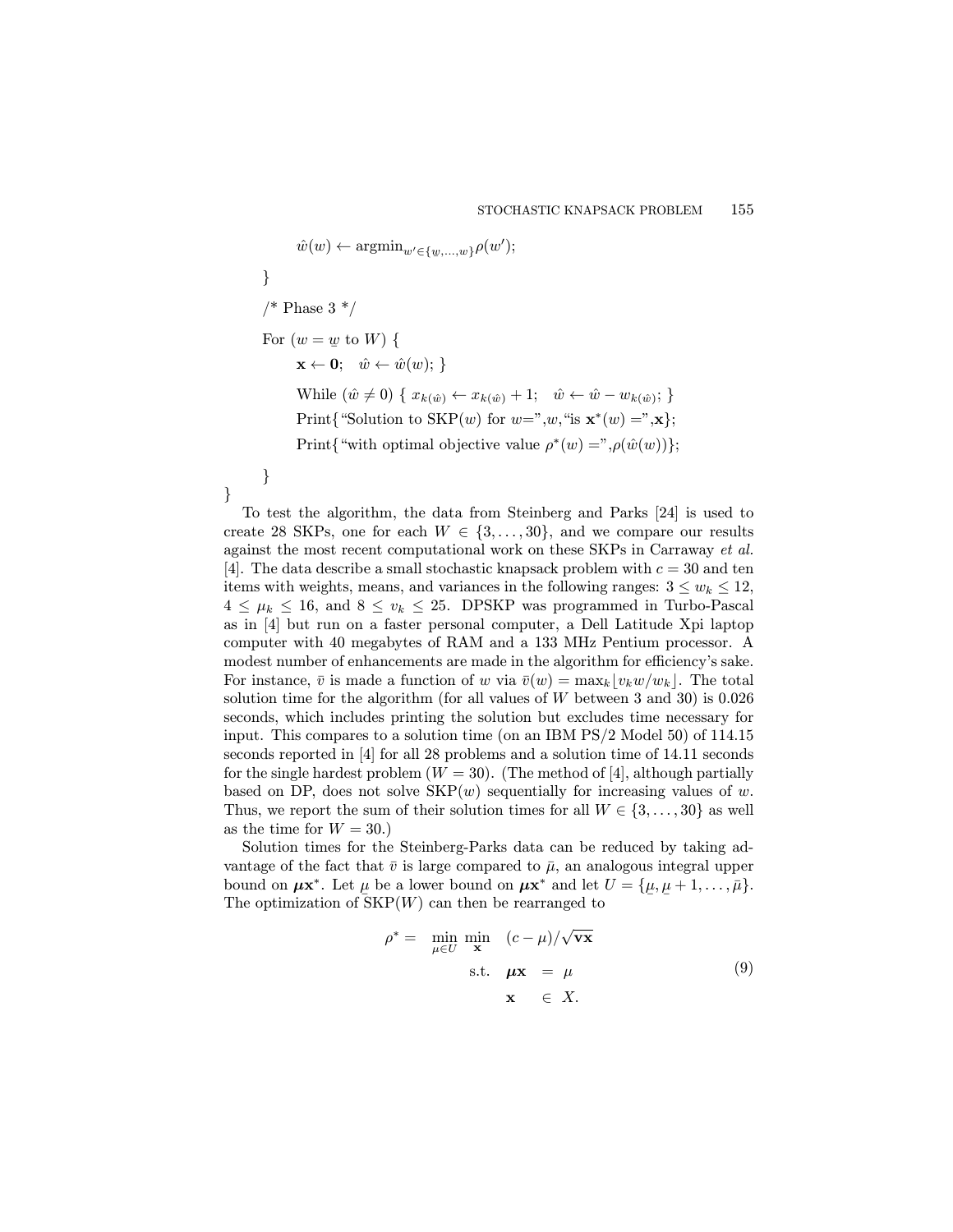For fixed  $\mu > c$ , the objective is minimized when **vx** is minimized, but if  $\mu < c$ , the objective is minimized when vx is maximized. Thus, there are two cases to handle ( $\mu = c$  is a simple special case we ignore): If (9) is feasible for  $\mu > c$ , we redefine the lower bound as  $\underline{\mu} = c + 1$  and for all values of  $\mu \in U$ , solve

$$
\begin{array}{ll}\n\text{MIN}(\mu) & \text{with } \mathbf{v} \mathbf{x} \\
\text{with } \mathbf{v} \mathbf{x} = \mu \\
\text{s.t. } \mu \mathbf{x} = \mu \\
\mathbf{x} \in X\n\end{array} \tag{10}
$$

for  $\mathbf{x}'_{\mu}$ . Otherwise, we redefine the upper bound as  $\bar{\mu} = c - 1$  and for all  $\mu \in U$  solve  $\text{MAX}(\mu)$  for  $\mathbf{x}'_{\mu}$ , where  $\text{MAX}(\mu)$  is  $\text{MIN}(\mu)$  with "max" replacing "min." Then,  $\mathbf{x}^* \in \operatorname{argmin}_{\mu \in U} (c - \mu \mathbf{x}'_{\mu}) / \sqrt{\mathbf{x}'_{\mu}}$ . (Note that it is possible to determine which case must be considered first by solving  $\max_{\mathbf{x} \in X} \mu \mathbf{x}$  and observing whether or not the solution value exceeds c.)

The above idea is easily specialized to  $SKP(W)$ . The most computationally expensive part of the modified algorithm will be the analogs of Phase 1, one where we obtain the solution value  $f(w, \mu)$  by maximizing **vx** subject to **wx** =  $w, \mu \mathbf{x} = \mu$  and  $\mathbf{x} \in Z_+^K$ , and the other where we obtain  $f(w, \mu)$  by minimizing vx subject to the same constraints. This work will be roughly proportional to  $\bar{\mu}W + (c-1)\tilde{w}$  where  $\tilde{w}$  is the largest value of w for which there is no feasible x with  $\mu x \geq c$ ,  $wx \leq w$ ,  $x \in Z_{+}^{K}$ . The total work is therefore no worse than  $2\bar{\mu}W$ , versus the work in DPSKP which is proportional to  $\bar{v}W$ . For the test data set,  $\bar{\mu} = \max_k \lfloor \mu_k W/w_k \rfloor = 68$  and  $\bar{v} = \max_k \lfloor v_k W/w_k \rfloor = 266$ . Thus, we would expect the modified algorithm to require  $1/4$  to  $1/2$  the work of DPSKP. This expectation is realized by a solution time of 0.009 seconds, excluding input.

Several final comments should be made on the basic methodology of DP-SKP. The algorithm is easy to program and computer memory requirements are modest: The Steinberg-Parks problems require less than 0.1 megabytes of RAM. DPSKP is easily extended to bounded variables by solving the boundedvariable version of  $SKPE(W)$  which is is just a two-constraint, bounded-variable knapsack problem. (Dantzig [6] solves the bounded-variable knapsack problem; Nemhauser and Ullman [18] and Weingartner and Ness [26] solve multipleconstraint knapsack problems.) Furthermore, a bounded-variable algorithm could be easily modified to handle the dependent (perfectly correlated) case of SKP, problem (3).

## 2.2 Integer Programming Methods

The question raised and answered in this section is "Are specialized codes necessary to solve the SKP?" It is shown here that  $SKP(W)$  is readily solved using off-the-shelf integer programming tools, i.e., an algebraic modeling language and a linear-programming-based branch-and-bound solution algorithm.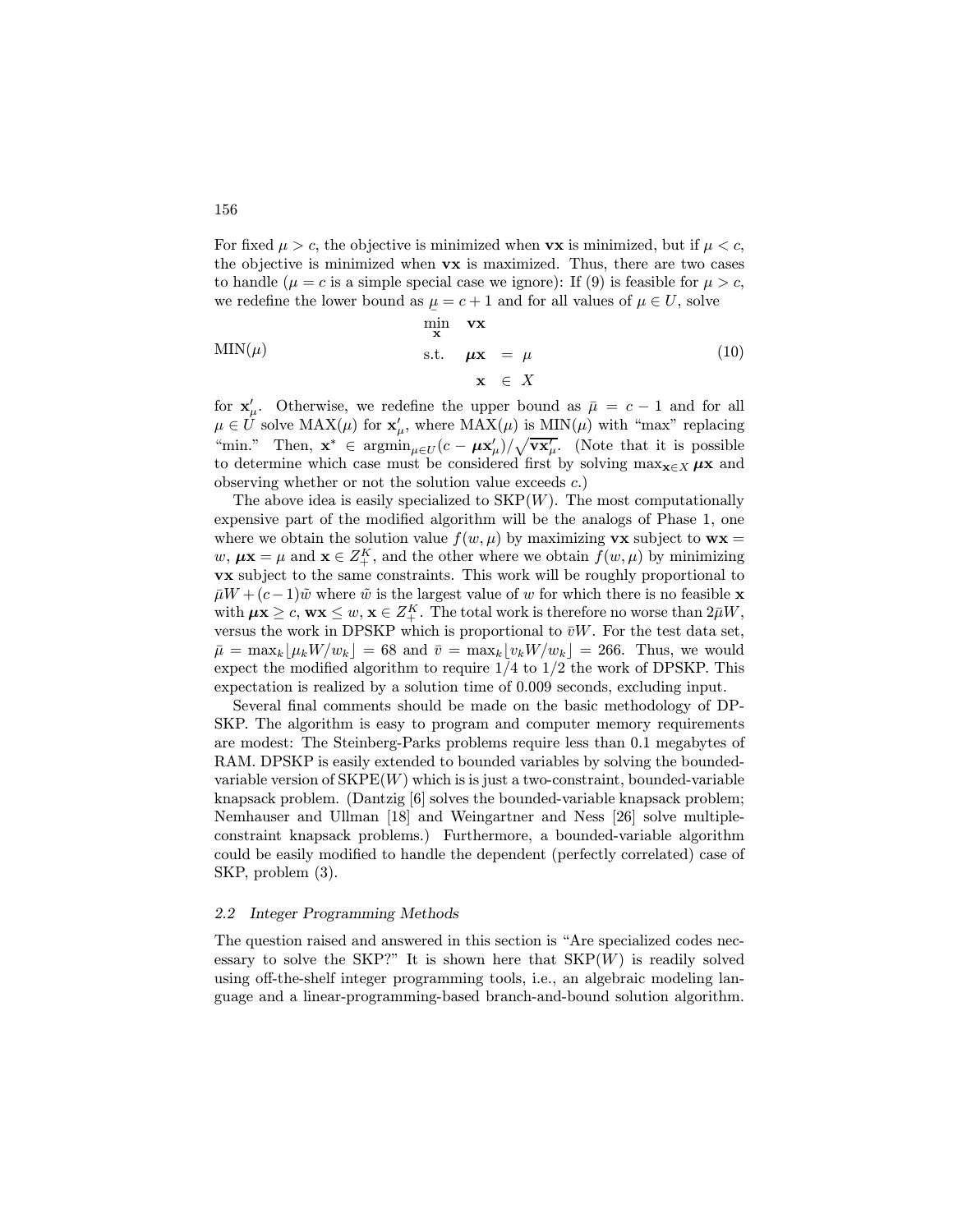Instead of hours of programming and a fraction of a second of execution time, solutions can be obtained with minutes of programming and a few seconds of execution time. All of the techniques developed are actually applicable to general problems in the form of (4) and are described as such. However, computational testing is only performed on the Steinberg-Parks problems.

2.2.1 A Simple Linearization. One of the simplest approaches to solving (4) via integer programming is to linearize the objective by taking its logarithm. The appropriate linearization depends on the sign of  $c - \mu x^*$ : We first solve  $\bar{\mu} = \max_{\mathbf{x} \in X} \mu \mathbf{x}$  and obtain solution  $\mathbf{x}'$ . By observing that  $c - \mu \mathbf{x}^*$  and  $c - \bar{\mu}$ have the same sign, the problem may be separated into three cases. In case (a),  $c = \bar{\mu}$  and  $\mathbf{x}'$  is optimal for (4). The following discussion considers case (b) where  $c > \bar{\mu}$ ; the linearization for case (c) where  $c < \bar{\mu}$  is then a symmetric modification of case (b).

In case (b), a logarithmic linearization yields

$$
\min_{\mathbf{h}, \mathbf{d}, \mathbf{x} \in X} \quad \sum_{i=\underline{\mu}}^{\overline{\mu}} (\log(c-i))h_i - \frac{1}{2} \sum_{j=\underline{v}}^{\overline{v}} (\log j - \log(j-1))d_j
$$
\n
$$
\text{LIN1(b)}
$$
\n
$$
\text{s.t.} \quad \sum_{i=\underline{\mu}}^{\overline{\mu}} ih_i = \mu \mathbf{x}
$$
\n
$$
\sum_{i=\underline{\mu}}^{\overline{\mu}} h_i = 1
$$
\n
$$
\sum_{j=\underline{v}}^{\overline{v}} d_j = \mathbf{v} \mathbf{x}
$$
\n
$$
h_i \in \{0, 1\} \quad \text{for } i = \underline{\mu}, \dots, \overline{\mu}
$$
\n
$$
0 \le d_j \le 1 \quad \text{for } j = \underline{v} + 1, \dots, \overline{v}
$$
\n
$$
d_j \equiv 1 \quad \text{for } j = 1, \dots, \underline{v}.
$$
\n(11)

When  $\mu \mathbf{x} = i'$ ,  $h_{i'} = 1$  and  $h_i = 0$  for all  $i \neq i'$ , and when  $\mathbf{v} \mathbf{x} = j'$ , it follows that  $d_j = 1$  for  $j = 1, \ldots, j'$  and  $d_j = 0$  for  $j' > j$ . Although  $d_j$  is allowed to be continuous, it will be binary in an optimal solution since vx is integer,  $-(\log j - \log(j - 1))$  is an increasing function in j, and since the objective function is being minimized.

We have formulated LIN1(b) in the algebraic modeling language GAMS [1] and solved the Steinberg-Parks problems, for appropriate values of  $W$ , using the mixed-integer programming solver XA [27]. We use the same Dell laptop computer as in the previous section. The bound parameters used are  $\mu$  =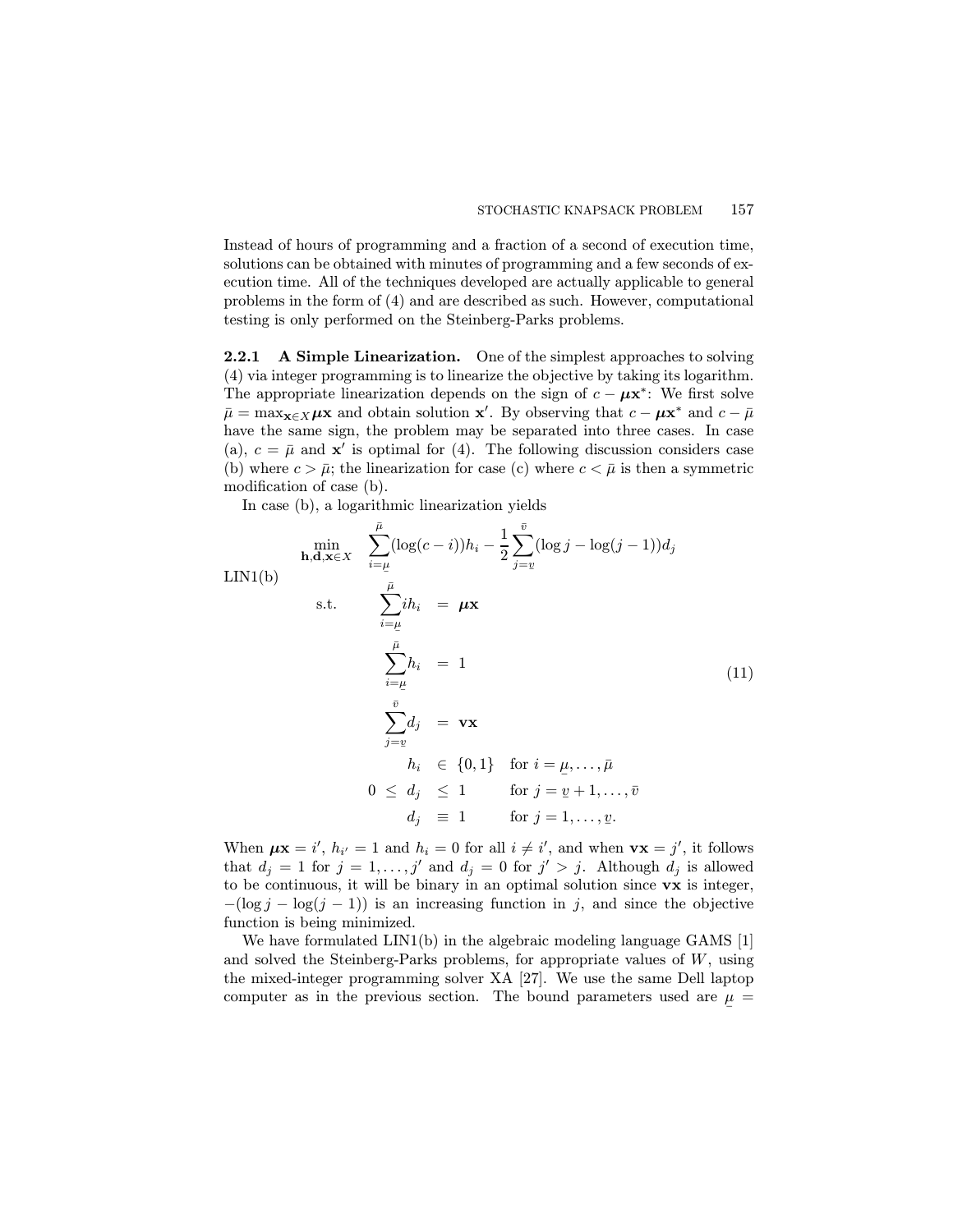| W                                                                       |  |  |  |  |  |  |  | 3 4 5 6 7 8 9 10 11 12 13 14 15 16 17 18 |  |
|-------------------------------------------------------------------------|--|--|--|--|--|--|--|------------------------------------------|--|
| 22. 13. 13. 13. 22. 36. 36. 36. 09. 12. 36. 23. 26. 27. 14. 16. 19. 12. |  |  |  |  |  |  |  |                                          |  |

Table 1 Solution times for model LIN1(b)

 $\min_k \mu_k, \bar{\mu} = c - 1, \underline{v} = \min_k v_k, \bar{v} = \max_k |v_k W / w_k|.$  The problems had 122 variables although some of these were fixed. Table 1, lists the solution times (reported as "Resource Utilization" in the GAMS output) for the Steinberg-Parks problems for all  $W \in \{3, \ldots, 18\}$  (for which  $\mu x^* < c$ ). Tighter bounds on  $\underline{v}, \overline{v}, \mu$ , and  $\overline{\mu}$  can reduce the number of decision variables and speed solution  $\frac{1}{2}$ ,  $\frac{1}{2}$ ,  $\frac{1}{2}$ ,  $\frac{1}{2}$ ,  $\frac{1}{2}$ ,  $\frac{1}{2}$ ,  $\frac{1}{2}$  and  $\frac{1}{2}$  can recall the next section.

The linearization for the case where  $\mu x^* > c$  is analogous to LIN1(b) and is straightforward: The roles of  $h_i$  and  $d_j$  are reversed in that the  $h_i$  become continuous between 0 and 1, the  $d_j$  are binary,  $d_j = 1$  implies  $\mathbf{vx} = j$ , and  $h_i = 1$  implies  $\mu x \geq i$ . The objective function to be linearized and maximized is  $(\mu x - c)/\sqrt{\mathbf{x}}$ . Initial tests with this case were not as successful as LIN1(b) at least partially because  $\bar{v}$  is always larger than  $\bar{\mu}$  and there are many more binary variables. Rather than trying to improve this linearization for this case, another rather different linearization is developed and tested next.

2.2.2 Another linearization. The linearization described below, for case (c) where  $\mu x^* \geq c+1$ , uses binary variables to enumerate all possible values for  $\mu x^* \geq c+1$  and  $vx^* \geq v$ . By solving a few auxiliary problems, the enumeration  $\mu$ <sup>1</sup>  $\mu$ <sup>2</sup>  $\mu$ <sup>2</sup>  $\mu$ <sup>2</sup> and  $\lambda$ <sup>2</sup>  $\mu$ <sup>2</sup>  $\mu$ <sup>2</sup>  $\mu$ <sup>3</sup> solving a fow additional problems, the strainboxing required is not burdensome, at least for the Steinberg-Parks problems. The method is described only for case (c) but with minor modifications can also be used for case (b).

For values of i and j such that  $c + 1 \leq i \leq \bar{\mu}$  and  $\underline{v} \leq j \leq \bar{v}$ , define the binary variable  $y_{ij}$  to be 1 if  $\mu x = i$  and  $vx = j$ , and to be 0 otherwise. Also, define  $\rho_{ij} = (c - i)/\sqrt{j}$ . Then, (4) is equivalent to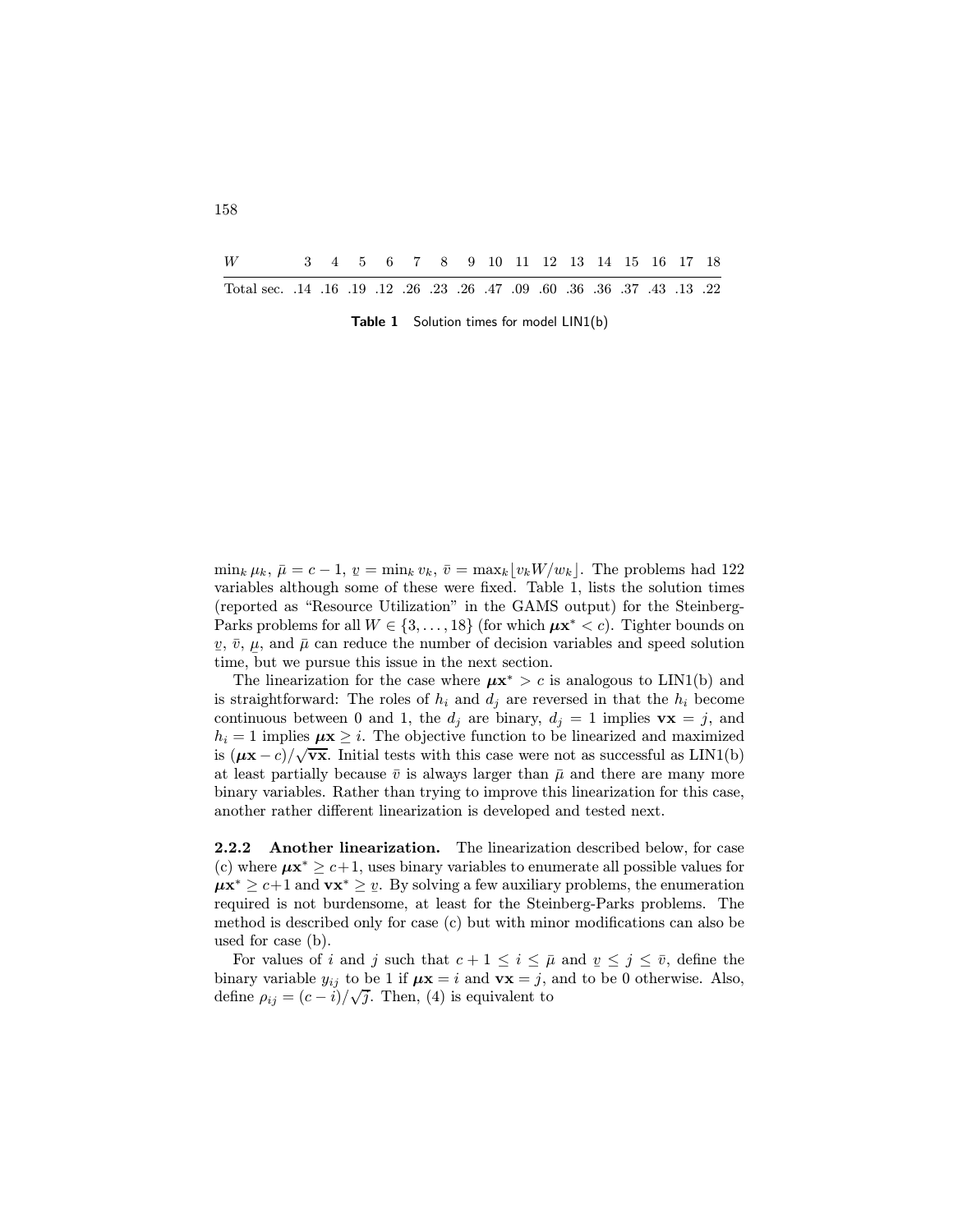$$
\rho^* = \min_{\mathbf{x} \in X, \mathbf{y}} \sum_{(i,j) \in IJ} \rho_{ij} y_{ij}
$$
  
 
$$
\text{s.t.} \sum_{(i,j) \in IJ} i y_{ij} = \mu \mathbf{x}
$$
  
 
$$
\sum_{(i,j) \in IJ} j y_{ij} = \mathbf{v} \mathbf{x}
$$
  
 
$$
\sum_{(i,j) \in IJ} y_{ij} = 1
$$
  
 
$$
y_{ij} \in \{0, 1\} \quad \forall (i,j) \in IJ,
$$
 (12)

where  $I = \{c+1, \ldots, \bar{\mu}\}, J = \{v, \ldots, \bar{v}\}$  and  $IJ = I \times J$ . Like the logarithmic  $\lim_{\epsilon \to 0} \frac{\Gamma(1+\epsilon, \ldots, \mu)}{\epsilon}$ ,  $\lim_{\epsilon \to 0} \frac{\Gamma(1+\epsilon, \ldots, \mu)}{\epsilon}$  and  $\lim_{\epsilon \to 0} \frac{\Gamma(1+\epsilon, \ldots, \mu)}{\epsilon}$  is the addition of only three structural constraints, but the potential number of binary variables is much larger. The required number of variables can be reduced drastically, however, by solving a sequence of auxiliary problems to find tight values for  $\bar{\mu}$ ,  $\bar{v}$ ,  $\bar{v}$ , and another bound  $\bar{\rho} \geq \rho^*$ . (Any elements  $(i, j) \in IJ$  with  $\rho_{ij} > \bar{\rho}$  are deleted.) The four-part procedure described next for solving LIN2(c) has proven successful in practice:

Step (1) Establish  $\bar{\rho}$  by finding a "good" feasible solution to (4): We solve a simplification of (4) with a linear objective,  $\min_{\mathbf{x} \in X'} \mathbf{s} \mathbf{x}$ , to obtain  $\mathbf{x}'_1$ , where  $X' = X \cap {\mu \mathbf{x} \ge c+1}$  and  $s_k = \sqrt{v_k} - \mu_k$ . Then,  $\bar{\rho} \equiv (c - \mu \mathbf{x}'_1)/\sqrt{\mathbf{v} \mathbf{x}'_1}$ .

Step (2) Establish  $\bar{\mu}$  and  $\bar{v}$ : Solve max<sub>x∈X</sub> $\mu$ x to obtain x<sub>2</sub> and let  $\bar{\mu} = \mu x_2$ and  $\bar{v} = \mathbf{vx}'_2$ . The variance bound is valid since

$$
\frac{c - \mu \mathbf{x}^*}{\sqrt{\mathbf{v}\mathbf{x}^*}} \le \frac{c - \mu \mathbf{x}_2'}{\sqrt{\mathbf{v}\mathbf{x}_2'}} \quad \text{and} \quad c - \mu \mathbf{x}_2' \le c - \mu \mathbf{x}^* < 0 \quad \text{imply} \quad \sqrt{\mathbf{v}\mathbf{x}^*} \le \sqrt{\mathbf{v}\mathbf{x}_2'}.
$$

Additionally, if  $\mathbf{x}'_2$  is a better solution to (4) than is  $\mathbf{x}'_1$ ,  $\bar{\rho}$  is reduced to  $(c - \mu x_2') / \sqrt{vx_2'}.$ 

Step (3) Establish v: Solve min<sub>x∈X'</sub> vx to obtain  $x'_3$ , where  $X' = X \cap {\mu x \ge \mu}$  $c+1$ . Let  $v = \mathbf{vx}_3'$  and update  $\bar{\rho}$  if  $\mathbf{x}_3'$  is a better solution for (4) than are  $\mathbf{x}_1'$ and  $\mathbf{x}'_2$ .

Step  $(4)$  Solve LIN2 $(c)$ : After the three auxiliary problems are solved and good values for  $\bar{\mu}$ ,  $\bar{v}$ ,  $\bar{v}$  and  $\rho$  are established, a "tight" version of LIN2(c) is<br>then solved then solved.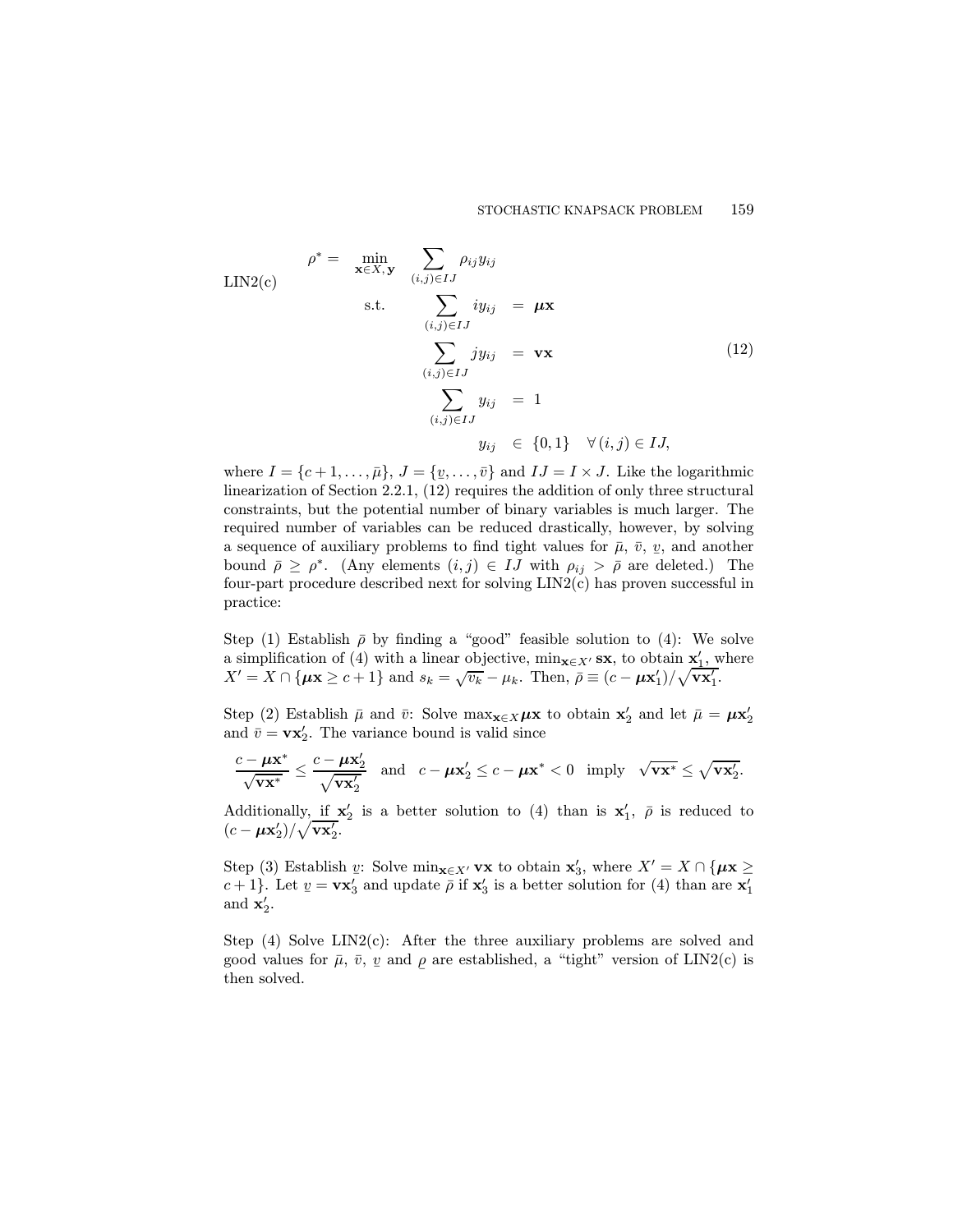| W                                                                     |  |  |  |  |  | 19 20 21 22 23 24 25 26 27 28 29 30 |  |
|-----------------------------------------------------------------------|--|--|--|--|--|-------------------------------------|--|
| 80. 80. 70. 70. 90. 80. 70. 60. 80. 60. 80. 60. 107. 80. 50. 108. 81. |  |  |  |  |  |                                     |  |
| 11. 08. 09. 09. 09. 09. 09. 09. 09. 09. 09. 08. 09. 08. 09. 08. 09.   |  |  |  |  |  |                                     |  |
| Of .08 .08 .08 .08 .08 .08 .08 .09 .08 .08 .09 .06 .07                |  |  |  |  |  |                                     |  |
| 23. 20. 10. 10. 21. 17. 17. 17. 10 0. 10 0. 11 0. 10 0. 11. 10 0. 11  |  |  |  |  |  |                                     |  |
| 49. 42. 28. 29. 47. 41. 47. 28. 29. 36. 27. 25. 27. 36. 29.           |  |  |  |  |  |                                     |  |

Table 2 Solution statistics for LIN2(c) and auxiliary problems.

The four-part procedure described above was tested on the Steinberg-Parks problems for  $W \in \{19, \ldots, 30\}$  for which  $\rho^* < 0$ . Table 2 displays the solution times of the individual auxiliary problems and LIN2(c) for each relevant value of W.

The auxiliary problems did make a significant difference in problem size and solution time for  $LIN2(c)$ .  $LIN2(c)$  contains from 13 to 316 variables as solved, and total solution time never exceeds one half second. When we try to solve LIN2(c) without the auxiliary problems (using more easily calculated bounds), problems sizes range from 250 to 1824 variables and some run times exceed 30 seconds.

So, the IP approach yields solutions reasonably quickly and the programming effort is minimal even though a number of auxiliary problems may need to be solved. The approach does not really depend on the form of the model's constraints, so it is much more flexible than DP. However, both the IP and DP approaches require that returns be independent normal random variables. General return distributions with an arbitrary dependency structure are allowed in the Monte Carlo method we develop in the rest of the paper.

## 3 SKP WITH GENERAL RETURN DISTRIBUTIONS

In this section, we consider (1), which for convenience we restate here as

$$
z^* = \max_{\mathbf{x}} P(\mathbf{rx} \ge c)
$$
  
s.t.  $\mathbf{x} \in X$ , (1)

where  $r$  is a random vector with a general distribution. Thus,  $r$  may be nonnormal and may have dependent components. In the context of the stochastic knapsack problem with returns that are independent both between and within item types, (1) specializes to (2) with  $r_{kl}$ ,  $k = 1, \ldots, K$ ,  $l \in \mathcal{L}_k$ , independent.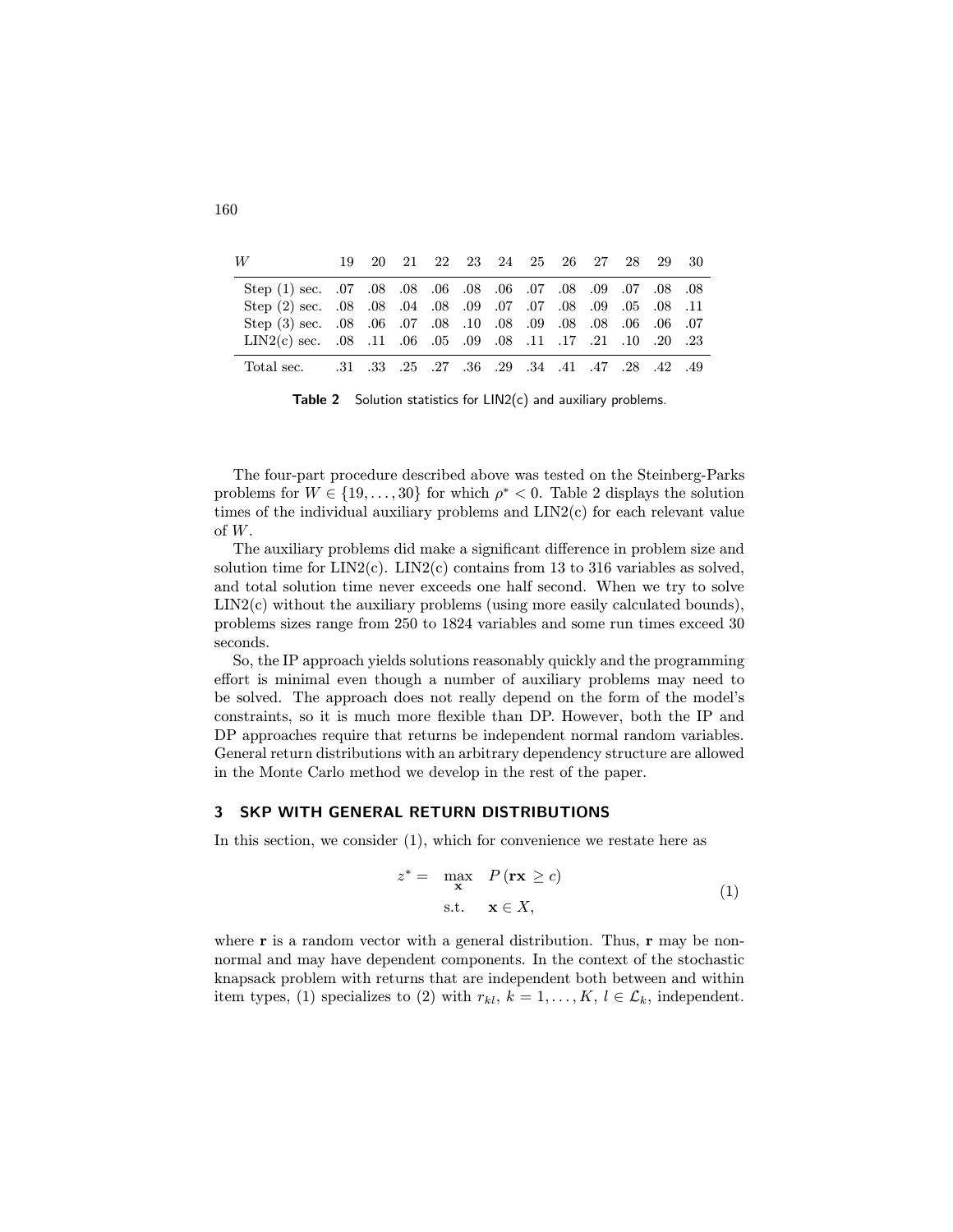And, when returns are perfectly correlated within an item type but independent between types, (1) specializes to (3) with  $r_k$ ,  $k = 1, \ldots, K$ , independent. We will consider these two special cases in our computational work, but we develop the Monte Carlo solution procedure in the more general context of (1), without independence assumptions on the components of r.

When stochastic optimization problems such as (1) do not have a special structure such as normally distributed returns (see Section 2), it is usually necessary to resort to approximation procedures in order to solve the problem, approximately. One common approach is to replace the "true" distribution of the random vector r with an approximating distribution that is more manageable from a computational perspective; see Wets [25, §6]. A Monte Carlo procedure that generates independent and identically distributed (i.i.d.) observations,  $\mathbf{r}^{j}$ ,  $j = 1, \ldots, m$ , from the distribution of r may be viewed from this perspective: These observations (which we will also refer to as scenarios) are the realizations of an m-point empirical approximating distribution. As we will show, modest values of  $m$  can yield computationally tractable optimization models that provide good approximations of SKP.

Let  $I(\cdot)$  be the indicator function that takes on the value 1 if its argument is true, and is 0 otherwise. With this notation,

$$
P(\mathbf{rx} \ge c) = EI(\mathbf{rx} \ge c) = E\left[\frac{1}{m}\sum_{j=1}^{m} I(\mathbf{r}^j \mathbf{x} \ge c)\right].
$$

Thus, the approximating problem based on an empirical distribution is

$$
U_m = \max_{\mathbf{x}} \frac{1}{m} \sum_{j=1}^{m} I(\mathbf{r}^j \mathbf{x} \ge c)
$$
  
s.t.  $\mathbf{x} \in X$ . (13)

By observing that

$$
z^* = \max_{\mathbf{x} \in X} P(\mathbf{rx} \ge c) = \max_{\mathbf{x} \in X} E\left[\frac{1}{m} \sum_{j=1}^m I(\mathbf{r}^j \mathbf{x} \ge c)\right]
$$
  

$$
\le E\left[\max_{\mathbf{x} \in X} \frac{1}{m} \sum_{j=1}^m I(\mathbf{r}^j \mathbf{x} \ge c)\right] = EU_m,
$$
 (14)

we see that  $U_m$  is an upper bound, in expectation, on the optimal solution value  $z^*$ ; see Mak et al. [14].

Estimates of  $EU_m$  are valuable in ascertaining the quality of a feasible candidate solution  $\hat{\mathbf{x}} \in X$ . We may estimate the objective value,  $P(\hat{\mathbf{r}} \geq c)$ , via

$$
L_m = \frac{1}{m} \sum_{j=1}^{m} I(\mathbf{r}^j \hat{\mathbf{x}} \ge c).
$$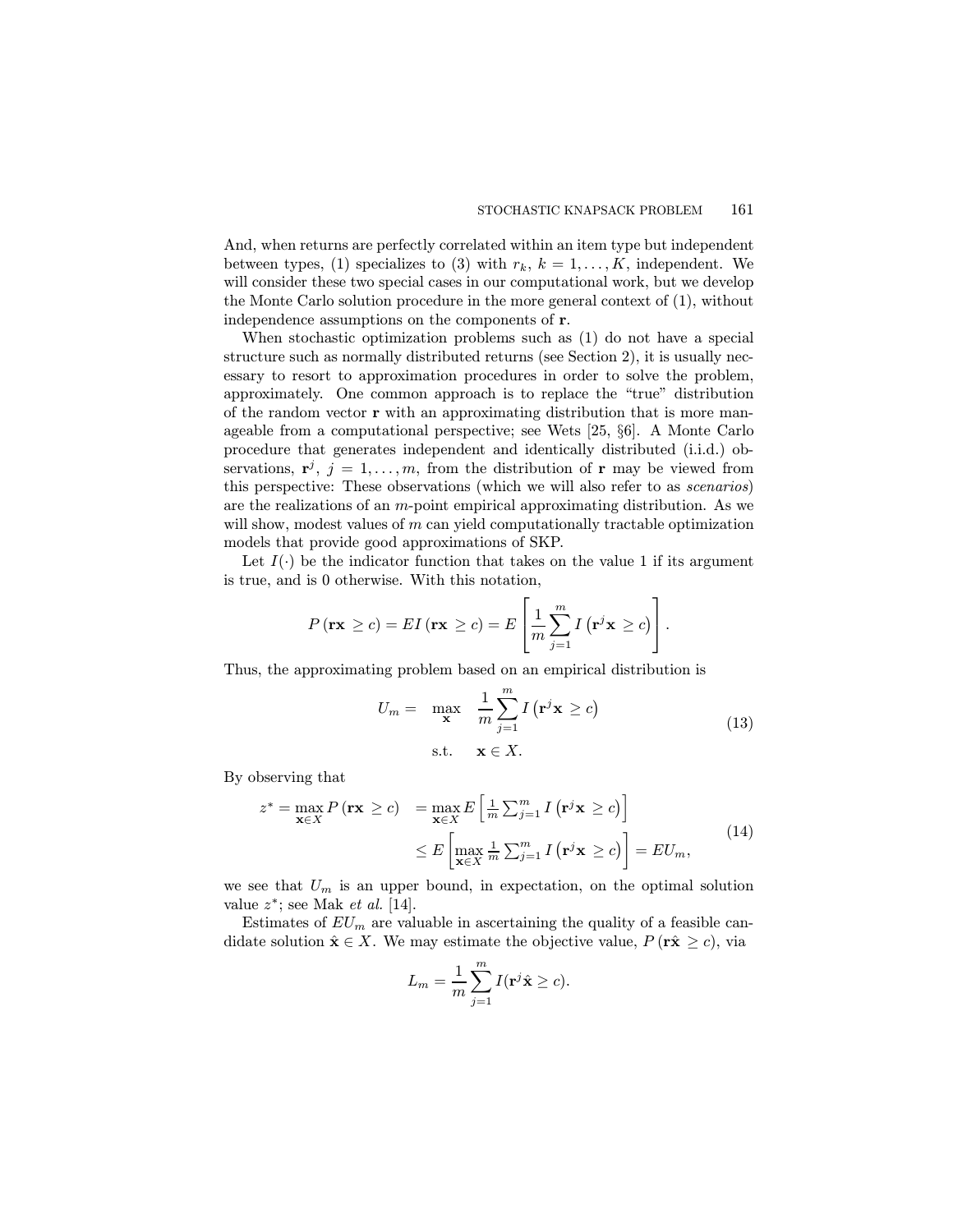Because  $\hat{x}$  is, in general, suboptimal,  $EL_m = P(r\hat{x} \ge c) \le z^*$ . As we show below, estimates of the upper bound  $EU_m$  can be used to bound the optimality gap,  $z^* - P(r\hat{\mathbf{x}} \geq c)$ .

We generate a candidate solution  $\hat{\mathbf{x}} \in X$  by solving a single approximating problem of the form (13). It is clearly desirable to ascertain the quality of such a solution, and to do so we follow Mak et al. [14]. This procedure consists of using the method of batch means to construct a one-sided confidence interval of the optimality gap,  $z^* - P(r\hat{x} \geq c)$ , by forming i.i.d. observations of

$$
G_m = U_m - L_m = \max_{\mathbf{x} \in X} \left[ \frac{1}{m} \sum_{j=1}^m I\left(\mathbf{r}^j \mathbf{x} \ge c\right) \right] - \frac{1}{m} \sum_{j=1}^m I\left(\mathbf{r}^j \hat{\mathbf{x}} \ge c\right).
$$

Since  $EU_m \geq z^*$  and  $EL_m = P(\hat{rx} \geq c)$ , it follows that  $EG_m \geq z^*$  $P(\mathbf{r}\hat{\mathbf{x}} \geq c)$ . Hence, we may use multiple observations of  $G_m$  to construct point and interval estimates for the optimality gap.

The upper and lower bound estimators that define  $G_m$  use the same stream of random numbers  $\mathbf{r}^j$ ,  $j = 1, \ldots, m$ ; this use of *common random numbers* is a well-known variance reduction technique. (See, for example, Law and Kelton [13, §11.2] for a general discussion of common random numbers; for computational results in stochastic programming, see Mak et al. [14].) In our current setting, common random numbers have the additional benefit of ensuring nonnegative estimates of the optimality gap, since, by construction  $G_m \geq 0$ ; this could not be guaranteed if  $U_m$  and  $L_m$  were estimated separately with distinct random number streams. Before summarizing our Monte Carlo procedure for approximately solving SKP, we turn to the issue of evaluating  $L_m$  and  $U_m$ .

Evaluating  $L_m$  is straightforward: Given  $\hat{\mathbf{x}}$ , we generate  $\mathbf{r}^j$ ,  $j = 1, \ldots, m$ , and for each observation simply test whether or not  $\mathbf{r}^j \hat{\mathbf{x}} \geq c$  and compute  $L_m = \frac{1}{m} \sum_{j=1}^m I(\mathbf{r}^j \hat{\mathbf{x}} \geq c).$ 

To calculate  $U_m$ , we convert (13) into the following equivalent IP

$$
U_m = \max_{\mathbf{x}, \mathbf{y}} \frac{1}{m} \sum_{j=1}^m y_j
$$
  
s.t.  $\mathbf{x} \in X$   
 $\mathbf{r}^j \mathbf{x} \ge c y_j - M_j (1 - y_j) \quad \forall j = 1, ..., m$   
 $\mathbf{y} \in \{0, 1\}^m.$  (15)

Here,  $M_j > 0$  is large enough to ensure that  $\mathbf{r}^j \mathbf{x} \ge c y_j - M_j (1-y_j)$  is a vacuous constraint when  $y_i = 0$ .

The Monte Carlo Procedure for solving SKP begins by solving an empirical approximating problem  $(15)$  with m' scenarios to generate a candidate solution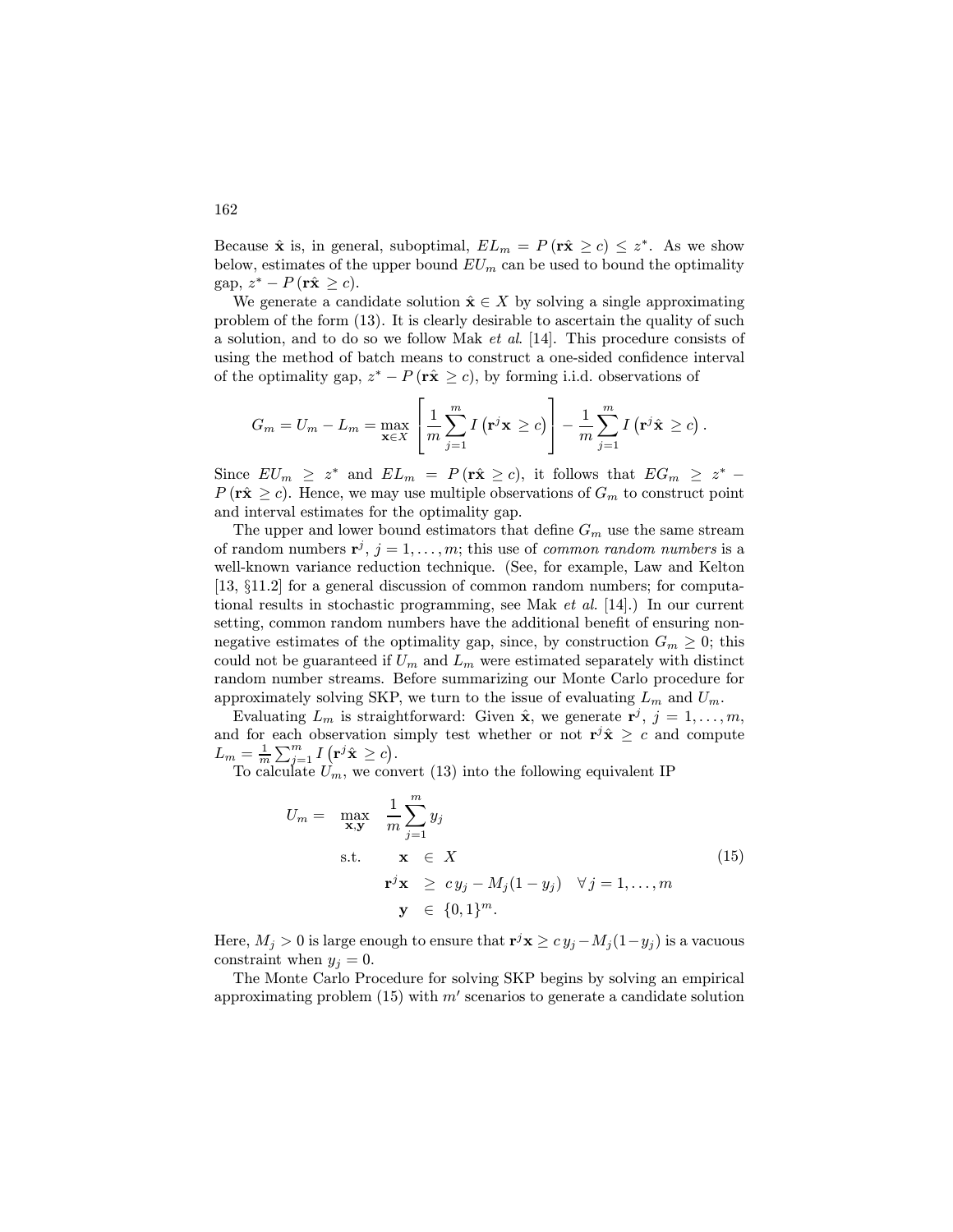$\hat{\mathbf{x}}$ . Then, we use the method of common random numbers, with a batch size of m, to construct an approximate  $(1 - \alpha)$ -level confidence interval on the optimality gap,  $z^* - P(r\hat{x} \geq c)$ . In practice, we typically choose m' larger than  $m$  in an attempt to find a good candidate solution.

## Procedure MCSKP

Input: Data for SKP with K items:  $w, c, W$ , and distribution for r. Batch size  $m$ , sample size (number of batches)  $n$ , and size of approximating problem to generate candidate solution, m'. Confidence interval level  $1 - \alpha$  and  $z_{\alpha}$ satisfying  $P(N(0, 1) \leq z_\alpha) = 1 - \alpha$ .

Output: Solution  $\hat{\mathbf{x}}$ , approximate  $(1-\alpha)$ -level confidence interval  $[0, \bar{G}(n)+\epsilon_G]$ on the optimality gap.

{

/\* Generate Candidate Solution \*/

Generate  $\mathbf{r}^1, \ldots, \mathbf{r}^{m'}$  i.i.d. from the distribution of  $\mathbf{r}$ ;

$$
\hat{\mathbf{x}} \leftarrow \operatorname*{argmax}_{\mathbf{x} \in X} \left[ \frac{1}{m'} \sum_{j=1}^{m'} I\left(\mathbf{r}^j \mathbf{x} \ge c\right) \right];
$$

/\* Optimality Gap Calculations \*/

For  $(i = 1$  to n) {

Generate  $\mathbf{r}^{i1}, \ldots, \mathbf{r}^{im}$  i.i.d. from the distribution of **r**;

$$
G_m^i \leftarrow \max_{\mathbf{x} \in X} \left[ \frac{1}{m} \sum_{j=1}^m I\left(\mathbf{r}^{ij} \mathbf{x} \ge c\right) \right] - \frac{1}{m} \sum_{j=1}^m I\left(\mathbf{r}^{ij} \hat{\mathbf{x}} \ge c\right);
$$

}

}

$$
\bar{G}(n) \leftarrow \frac{1}{n} \sum_{i=1}^{n} G_m^i;
$$
\n
$$
S_G^2(n) \leftarrow \frac{1}{n-1} \sum_{i=1}^{n} \left[ G_m^i - \bar{G}(n) \right]^2;
$$
\n
$$
\epsilon_G \leftarrow z_\alpha S_G(n) / \sqrt{n};
$$

Print{"Approximate solution to SKP:", $\hat{\mathbf{x}}$ };

Print{"Confidence interval on the optimality gap:", $[0, \bar{G}(n) + \epsilon_G]$ ;

The MCSKP procedure was implemented in GAMS [1] and the IPs solved using CPLEX Version 3.0 [3]. All computational tests in this section were performed on an IBM RS-6000 Model 590 computer with 512 megabytes of RAM. Because we already know optimal solutions to the Steinberg-Parks problems, and can perform exact evaluations of  $P(\hat{\mathbf{r}} \geq c)$  for candidate solutions  $\hat{\mathbf{x}}$ ,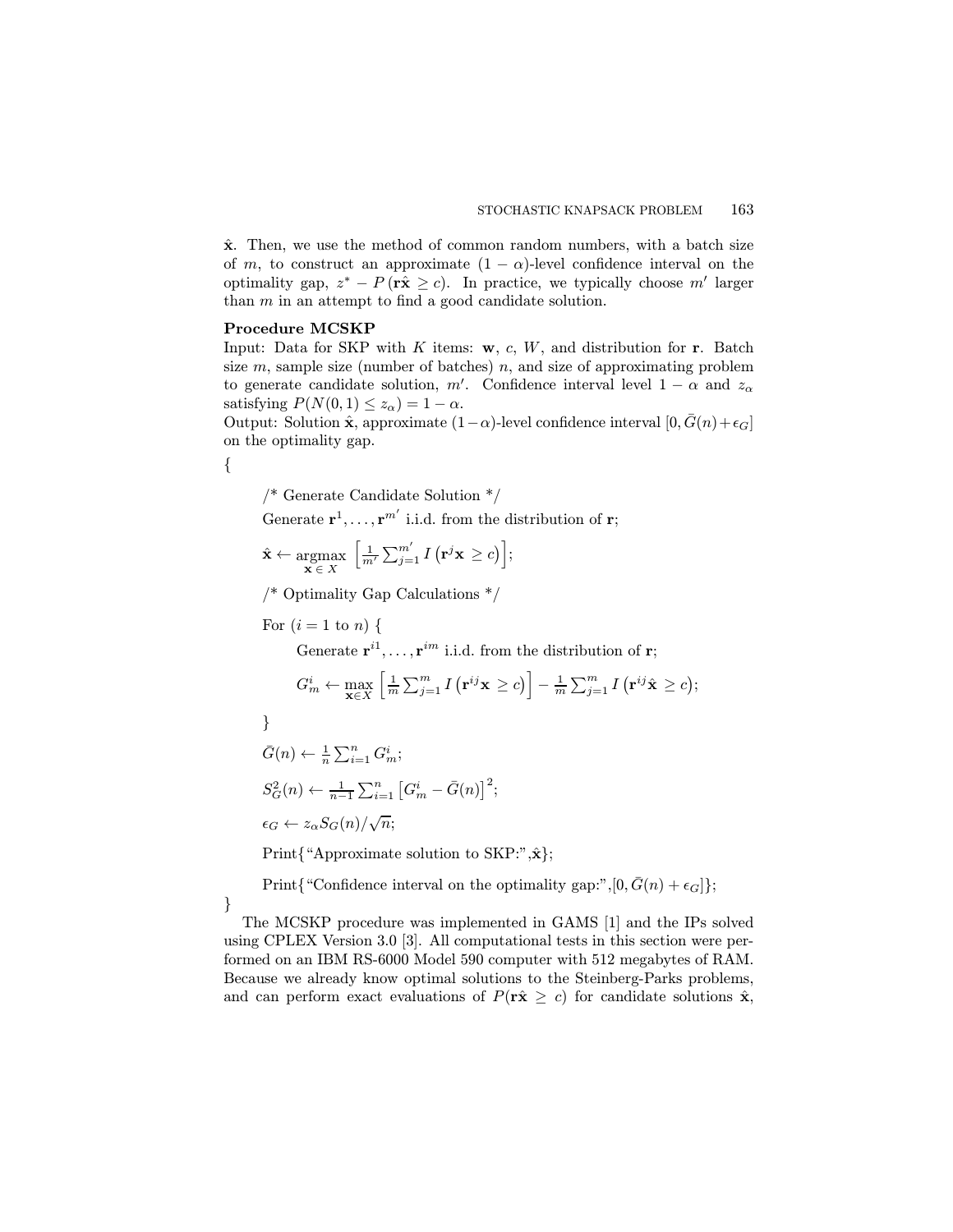| W  | $\bar{G}(n)$ | $\epsilon_G$ |            | 95\% CI $P(\mathbf{r}\hat{\mathbf{x}} \geq c)$ | $z^*$ | CPU (min.) |
|----|--------------|--------------|------------|------------------------------------------------|-------|------------|
| 10 | 0.006        | 0.003        | [0.0.009]  | 0.014                                          | 0.014 | 19.4       |
| 15 | 0.072        | 0.010        | [0, 0.082] | 0.124                                          | 0.173 | 26.9       |
| 20 | 0.052        | 0.010        | [0.0.062]  | 0.549                                          | 0.588 | 32.7       |
| 25 | 0.020        | 0.007        | [0.0.027]  | 0.915                                          | 0.915 | 25.6       |
| 30 | 0.025        | 0.005        | [0, 0.030] | 0.978                                          | 0.995 | 19.7       |
|    |              |              |            |                                                |       |            |

Table 3 Results of the Monte Carlo solution procedure for the Steinberg-Parks SKPs. Returns are normal random variables that independent between and within item types. In these computations  $m' = 200$  (candidate generation),  $m = 100$  (batch size), and  $n = 30$ (number of batches).

we can make some interesting observations regarding the performance of the Monte Carlo solution procedure from Table 3. In two of the five cases, the  $\hat{\mathbf{x}}$ found by solving the empirical problem with  $m' = 200$  scenarios is optimal. By definition, the approximate 95% confidence interval achieves the desired coverage provided that  $z^* - P(r\hat{x} \geq c)$  falls within the interval. For example, when  $W = 20$ ,  $z^* - P(r\hat{x} \ge c) = 0.039$  falls in [0, 0.062]. Table 3 indicates that the desired coverage is achieved in each of the five cases. In fact, in each case the optimality gap is smaller than the point estimate  $\tilde{G}(n)$ ; this is not surprising since  $EG(n) \geq z^* - P(\mathbf{r\hat{x}} \geq c)$ . Because the point estimate of the gap is biased in this manner, we tend to obtain conservative confidence interval statements (a caveat to this, due in part to the discrete nature of the integer SKPs, is discussed below). We note that when  $W = 30$ , the confidence interval provides an effectively vacuous statement since the probability of achieving the target is within 0.03 of 1. (The MCSKP procedure must be applied with some care, if at all, when  $P(\mathbf{r}\hat{\mathbf{x}} > c)$  is close to 0 or 1.)

The primary goal of the MCSKP procedure is to obtain a solution  $\hat{x}$  of "high quality" and to make a probabilistic statement concerning this quality. The procedure does not include a point estimate of  $P(r\hat{x} \geq c)$  because we regard this of secondary importance relative to obtaining an  $\hat{\mathbf{x}}$  of high quality. Of course, a point estimate is straightforward to compute, if desired.

In order to study the effect of the number of scenarios  $m'$  on the quality of the candidate solution,  $\hat{\mathbf{x}}$ , we took the problem with the poorest solution (widest optimality gap) from Table 3 ( $W = 15$ ) and ran the Monte Carlo procedure for various values of  $m'$ . The results are summarized in Table 4. To reduce the variability due to sampling, the candidate-generation and optimality-gapestimation phases of the MCSKP procedure were, respectively, initialized with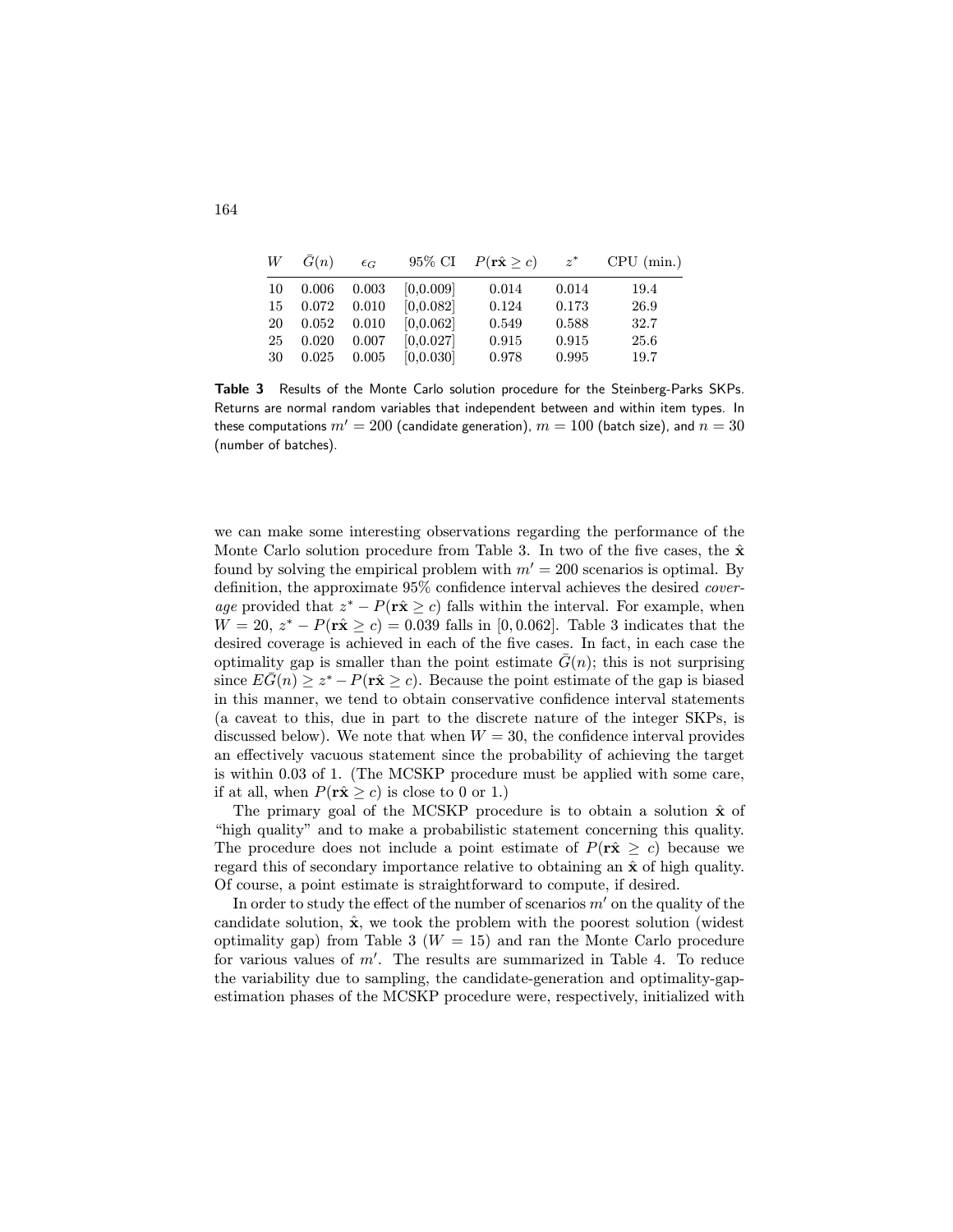| m'         | $\bar{G}(n)$   | $\epsilon_G$   | 95% CI                   | $P(\mathbf{r}\hat{\mathbf{x}} \geq c)$ | CPU (min.)   |
|------------|----------------|----------------|--------------------------|----------------------------------------|--------------|
| 50         | 0.091          | 0.010          | [0, 0.101]               | 0.102                                  | 25.8         |
| 100<br>200 | 0.091<br>0.072 | 0.010<br>0.010 | [0, 0.101]<br>[0, 0.082] | 0.102<br>0.124                         | 26.0<br>26.9 |
| 300        | 0.040          | 0.010          | [0, 0.051]               | 0.159                                  | 28.2         |
| 400<br>500 | 0.026<br>0.026 | 0.009<br>0.009 | [0, 0.035]<br>[0, 0.035] | 0.173<br>0.173                         | 32.1<br>36.8 |
| 600        | 0.026          | 0.009          | [0, 0.035]               | 0.173                                  | 43.4         |

Table 4 We illustrate the quality of the candidate solution generated by solving empirical approximating problems for the SKP with  $W=15$  for various batch sizes  $m^{\prime}.$  This problem has  $z^* = 0.173$ . For constructing the confidence intervals we use  $m = 100$  and  $n = 30$ . The CPU times are for the entire MCSKP procedure.

the same seeds for generating pseudo-random variates for each value of  $m'$ . This has two effects: First, when increasing  $m'$  from, say, 300 to 400 we have simply added 100 additional scenarios to the original 300. Second, when the candidate-generation phase finds the same  $\hat{\mathbf{x}}$  for different values of m' (i.e.,  $m' = 50,100$  and  $m' = 400,500,600$  the gap-estimation results are identical. Note that  $m' = 400, 500,$  and 600 all yield an optimal solution.

As Tables 3 and 4 indicate, even when the candidate-generation phase finds an optimal solution, we still obtain confidence intervals with widths ranging from 0.009 to 0.035. There are two reasons for this: First, there is a contribution due to  $G(n)$  that originates from the inequality in (14), obtained by exchanging the optimization and expectation operators. Second, there is a contribution due to sampling error which is captured in  $\epsilon_G$ . Table 5 shows a decrease in both these terms as the batch size m grows. In fact, it is possible to show that  $EU_m$ decreases monotonically in  $m$  [17, 14]. The increase in CPU times with larger batch sizes in Table 5 (and to a lesser extent in Table 4) is due, in part, to the IP (15) becoming larger. But, the IP optimality gap must be shrunk to a value less than  $1/m$  to ensure optimality, and this also results in increasing times.

As indicated in Section 1, certain systems lead to SKPs in which the returns within (as well as between) item types are not independent. Table 6 summarizes computational results for a variant of the Steinberg-Parks problems in which the returns are normally distributed and independent between item types but are perfectly correlated within each type. Because the number of integer variables in (15) is significantly smaller than for the independent case, the computational effort is significantly less for this model.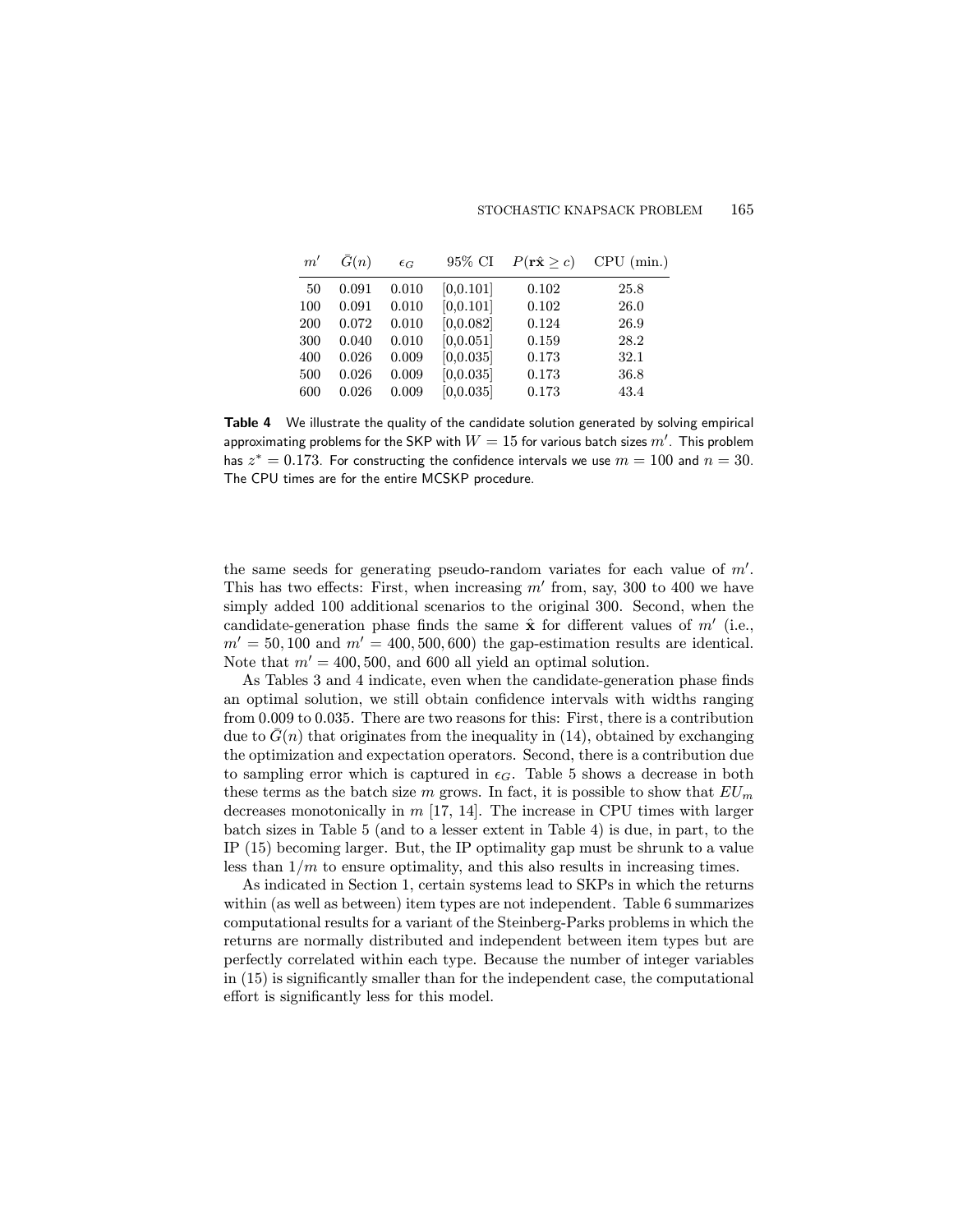| $\boldsymbol{m}$ | $\bar{G}(n)$ | $\epsilon_G$ | 95% CI     | CPU (min.) |
|------------------|--------------|--------------|------------|------------|
| 25               | 0.075        | 0.020        | [0, 0.095] | 24.6       |
| 50               | 0.056        | 0.012        | [0, 0.068] | 26.1       |
| 100              | 0.026        | 0.009        | [0, 0.035] | 32.1       |
| 200              | 0.019        | 0.006        | [0, 0.025] | 41.7       |
| 300              | 0.010        | 0.004        | [0, 0.014] | 115.2      |
| 400              | 0.008        | 0.003        | [0, 0.011] | 208.4      |
|                  |              |              |            |            |

**Table 5** We illustrate the effect of the batch size  $m$  on the tightness of the confidence interval by applying the MCSKP procedure to the SKP with  $W = 15$  for an optimal candidate solution. We use a sample size of  $n = 30$ . The CPU times include the time required to solve the  $m' = 400$  scenario problem to find an optimal candidate solution.

| W  | G(n)  | $\epsilon_G$ |            |       | 95\% CI $P(\mathbf{r}\hat{\mathbf{x}} \geq c)$ CPU (min.) |
|----|-------|--------------|------------|-------|-----------------------------------------------------------|
| 10 | 0.000 | 0.000        | [0.0.000]  | 0.090 | 3.2                                                       |
| 15 | 0.000 | 0.001        | [0, 0.001] | 0.327 | 6.2                                                       |
| 20 | 0.021 | 0.007        | [0, 0.028] | 0.561 | 9.2                                                       |
| 25 | 0.017 | 0.006        | [0, 0.023] | 0.872 | 5.7                                                       |
| 30 | 0.016 | 0.005        | [0, 0.021] | 0.973 | 2.8                                                       |

Table 6 Results of the Monte Carlo solution procedure for SKPs with normal returns that are independent between, but perfectly correlated within item types. In these computations  $m' = 200$  (candidate generation),  $m = 100$  (batch size), and  $n = 30$  (number of batches).

Note that in Table 6 the confidence interval width is actually 0 for  $W =$ 10 and is 0.001 for  $W = 15$ . While this may be somewhat disconcerting, when  $W = 10$  each of the  $n = 30$  empirical problems  $(m = 100)$  yielded the same solution  $\hat{\mathbf{x}}$  as the candidate-generation problem  $(m' = 200)$ . And, when  $W = 15, 29$  of the 30 empirical problems generated the same solution  $\hat{\mathbf{x}}$  as the candidate-generation problem (to four digits;  $\bar{G}(n)=0.0003$  for this case). Such results are partly due to the discrete nature of the integer SKP and would be less likely to occur if the decision variables were continuous, particularly if the solutions were not extreme points of  $X$ .

Finally, Table 7 summarizes the computational results for another variant of the Steinberg-Parks problems in which distributions of the returns are assumed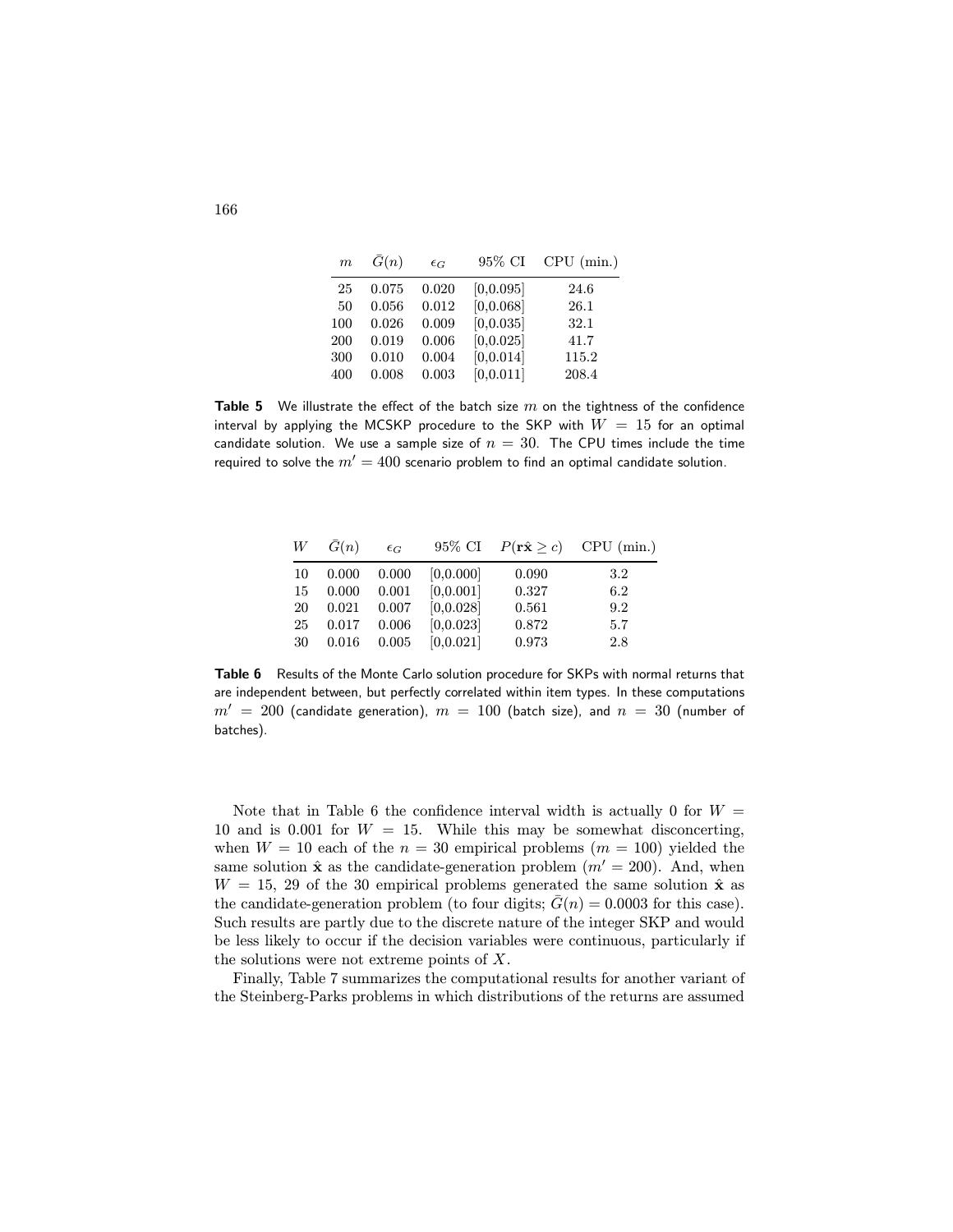Table 7 Results of the Monte Carlo solution procedure for SKPs with uniformly distributed returns that are independent between and within item types. In these computations  $m' =$ 200 (candidate generation),  $m = 100$  (batch size), and  $n = 30$  (number of batches).

to be uniform, having the same mean and variance as the normal distributions of the original Steinberg-Parks data. Here, the returns are independent between and within item types. In this case, both the required computational effort and the magnitude of the confidence interval widths are very similar to that for normally distributed returns (see Table 3).

## 4 CONCLUSIONS

This paper has considered stochastic integer programming problems, with deterministic constraints, where the objective is to maximize the probability of meeting or exceeding a certain return threshold. We have developed three solution procedures. In Section 2.1, we presented a new dynamic-programming method for the special case of the stochastic knapsack problem with normally distributed returns that are independent between and within item types. This method is conceptually simple, easy to program, easy to modify for bounded variables, and significantly faster than previously available procedures. In Section 2.2, we described integer programming techniques with the same structure on the random returns but with more general constraint sets. We used two different linearized integer programs coupled with several auxiliary integer programs. These methods were tested and shown to be effective. Finally, the Monte Carlo solution procedure of Section 3 addressed problems under very general assumptions regarding the distribution of the vector of random returns. Due to the more general problem structure, we solved an approximating problem whose solution quality was specified only in a probabilistic sense. Nevertheless, our computational results demonstrated that good solutions can be obtained with modest sample sizes.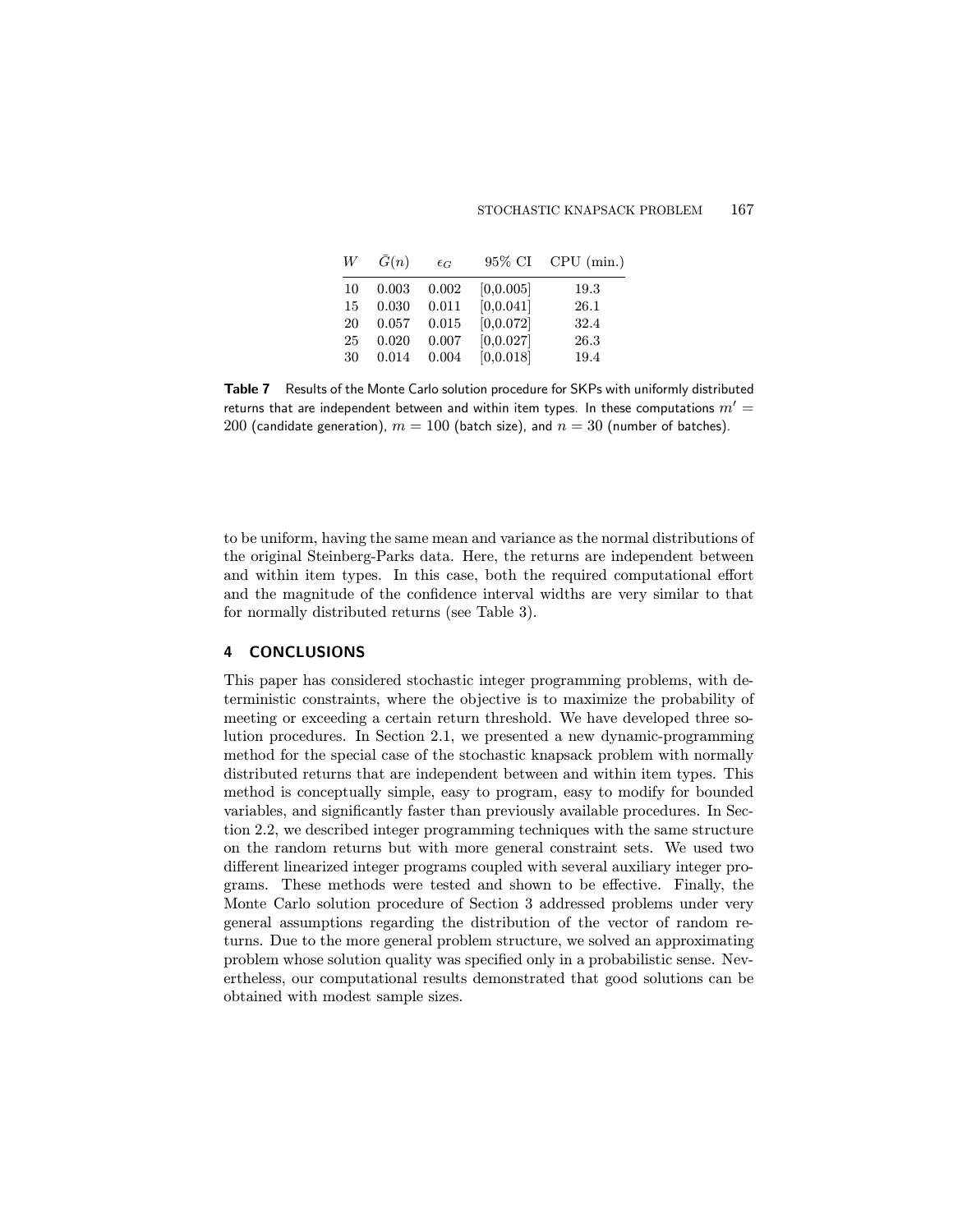#### Acknowledgments

Kevin Wood thanks the Office of Naval Research and the Air Force Office of Scientific Research for its support with this research. David Morton's research was supported by the National Science Foundation through grant DMI-9702217.

## **References**

- [1] Brooke, A., Kendrick, D., and Meeraus, A., GAMS: A User's Guide, The Scientific Press, San Francisco (1992).
- [2] Carraway, R.L., Morin, T.L., and Moskowitz, H., "Generalized Dynamic Programming for Stochastic Combinatorial Optimization," Operations Research, 37, 819-829 (1989).
- [3] CPLEX Manual, Using the CPLEX<sup>TM</sup> Callable Library and CPLEX<sup>TM</sup> Mixed Integer Library, CPLEX Optimization, Inc., Incline Village, Nevada, 1993.
- [4] Carraway, R.L., Schmidt, R.L., and Weatherford, L.R., "An Algorithm for Maximizing Target Achievement in the Stochastic Knapsack Problem with Normal Returns," Naval Research Logistics, 40, 161-173 (1993).
- [5] Chiu, S.Y., Lu, L., and Cox, L.A., "Optimal Access Control for Broadband Services: Stochastic Knapsack with Advance Information," European Journal of Operations Research, 89, 127-134 (1996).
- [6] Dantzig, G.B., "Discrete-Variable Extremum Problems," Operations Research, 5, 266-277 (1957).
- [7] Dreyfus, S.E. and Law, M.L., The Art and Theory of Dynamic Programming, Academic Press, New York (1977).
- [8] Gavious, A. and Rosberg, Z., "A Restricted Complete Sharing Policy for a Stochastic Knapsack Problem in B-ISDN," IEEE Transactions on Communications, 42, 2375-2379 (1994).
- [9] Geoffrion, A.M., "Solving Bicriterion Mathematical Programs," Operations Research, 15, 39-54 (1967).
- [10] Greenberg, H.J., "Dynamic Programming with Linear Uncertainty," Operations Research, 16, 675-678 (1968).
- [11] Henig, M.I., "Risk Criteria in the Stochastic Knapsack Problem," Operations Research, 38, 820-825 (1990).
- [12] Ishii, H. and Nishida, T., "Stochastic Linear Knapsack Problem: Probability Maximization Model," Mathematica Japonica, 29, 273-281 (1984).